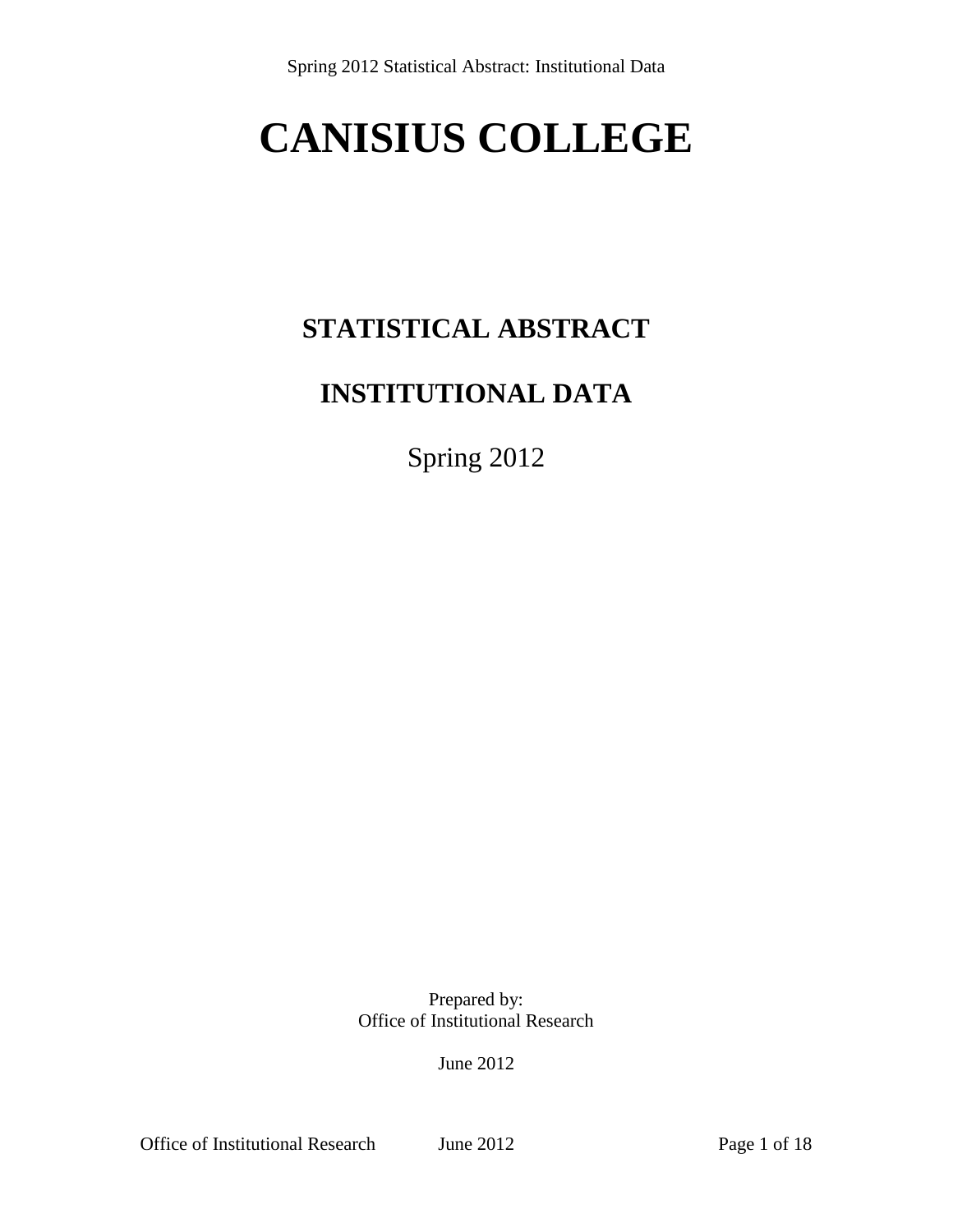|                                       | Undergrad. | <b>Graduate</b> | <b>Total</b> |
|---------------------------------------|------------|-----------------|--------------|
| Enrollment, Spring 2012               | 3,034      | 1,686           | 4,720        |
| Enrollment, Spring 2011               | 3,035      | 1,666           | 4,701        |
| Percent Change in Enrollment          | 0%         | 1.2%            | 0.4%         |
|                                       |            |                 |              |
| Number Full-time                      | 2,842      | 764             | 3,606        |
| Number Part-time                      | 192        | 922             | 1,114        |
|                                       |            |                 |              |
| Percent Full-time                     | 93.7%      | 45.3%           | 76.4%        |
| <b>Percent Part-time</b>              | 6.3%       | 54.7%           | 23.6%        |
|                                       |            |                 |              |
| Credit Hours Attempt. Spring 2012     | 44,096     | 12,981          | 57,077       |
| Credit Hours Attempt. Spring 2011     | 43,896     | 13,064          | 56,960       |
| Percent Change in CH Attempted        | 0.5%       | $-0.6%$         | 0.2%         |
|                                       |            |                 |              |
| FTE, Spring 2012                      | 2,916      | 1,276           | 4,192        |
| FTE, Spring 2011                      | 2,908      | 1,270           | 4,178        |
| Percent Change in FTE                 | 0.3%       | 0.5%            | 0.3%         |
| <b>Enrollment by College</b>          |            |                 |              |
| College of Arts and Sciences          | 1656       | 77              | 1,733        |
| School of Ed. & Human Services        | 499        | 1,255           | 1,754        |
| Wehle School of Business              | 755        | 323             | 1,078        |
| <b>Office of Professional Studies</b> | 6          | 31              | 37           |
| No College Designated                 | 118        | $\Omega$        | 118          |
| Totals                                | 3,034      | 1,686           | 4,720        |
|                                       |            |                 |              |
| <b>Enrollment by Gender</b>           |            |                 |              |
| <b>Percent Male</b>                   | 48.7%      | 42.1%           | 46.4%        |
| Percent Female                        | 51.3%      | 57.9%           | 53.6%        |
|                                       |            |                 |              |
| <b>Average Age</b>                    | 20.8       | 28.8            | 23.7         |
|                                       |            |                 |              |
| On-campus Resident                    | 1,337      | 51              | 1,388        |
| <b>Percent Resident</b>               | 44.1%      | 3.0%            | 29.4%        |

| <b>Enrollment by Ethnicity</b>       | <b>Number</b>   | Percentage |
|--------------------------------------|-----------------|------------|
| Non-resident Alien                   | 266             | 5.6%       |
| Hispanic/Latino                      | 73              | 1.5%       |
| American Indian/Alaska Native        | $\overline{17}$ | 0.4%       |
| Asian                                | 72              | 1.5%       |
| <b>Black or African American</b>     | 296             | 6.3%       |
| Native Hawaiian or Pacific Islander  | $\theta$        | 0.0%       |
| White                                | 3,643           | 77.2%      |
| Two or more races                    | 55              | 1.2%       |
| Race/Ethnicity Unknown               | 298             | 6.3%       |
|                                      |                 |            |
| <b>Enroll.</b> by Entering CH Earned |                 |            |
| 0 to 29                              | 770             | 16.3%      |
| 30 to 59                             | 655             | 13.9%      |
| 60 to 89                             | 687             | 14.6%      |
| 90 plus                              | 922             | 19.5%      |
| Graduate                             | 1686            | 35.7%      |
|                                      |                 |            |
| <b>Enrollment by Student Type</b>    |                 |            |
| Undergrad, Continuing/Re-admit/Visit | 2,847           | 60.3%      |
| Undergraduate, New First Time        | 9               | 0.2%       |
| Undergraduate, Transfer              | 59              | 1.3%       |
| Undergraduate, Transient             | 45              | 1.0%       |
| Undergraduate, Cross Registered      | 54              | 1.1%       |
| Undergraduate, HS Students           | 20              | 0.4%       |
| Graduate, Continuing/Other           | 1,426           | 30.3%      |
| Graduate, New First Time             | 260             | 5.5%       |
|                                      |                 |            |
| <b>Enrollment by Residency</b>       |                 |            |
| Canadian                             | 177             | 3.8%       |
| International                        | 113             | 2.4%       |
| <b>New York Resident</b>             | 3,990           | 84.5%      |
| Out-of-state Resident                | 412             | 8.7%       |
| Unknown                              | 28              | 0.6%       |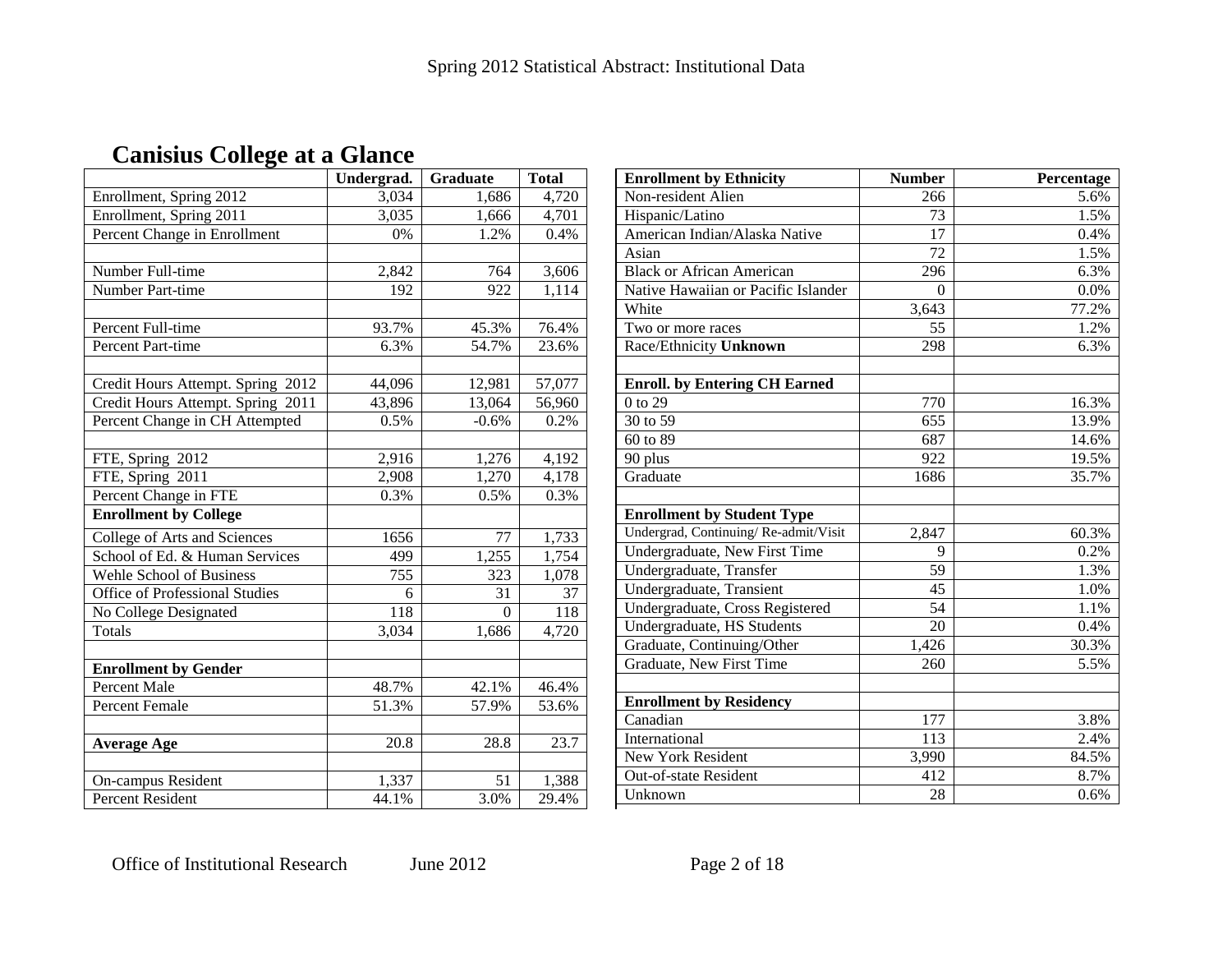### **TOTAL HEADCOUNT ENROLLMENT**

|              | <b>Spring</b><br>2008 | <b>Spring</b><br>2009 | <b>Spring</b><br>2010 | <b>Spring</b><br>2011 | <b>Spring</b><br>2012 | 5 Year<br># change | 5 Year<br>$\%$ change |
|--------------|-----------------------|-----------------------|-----------------------|-----------------------|-----------------------|--------------------|-----------------------|
| <b>TOTAL</b> | 4798                  | 4643                  | 4626                  | 4701                  | 4720                  | $-78$              | $-1.6%$               |
| # change     |                       | $-155$                | $-17$                 | 75                    | 19                    |                    |                       |
| % change     |                       | $-3.2\%$              | $-0.4\%$              | .6%                   | 0.4%                  |                    |                       |

# **Total Headcount Enrollment**

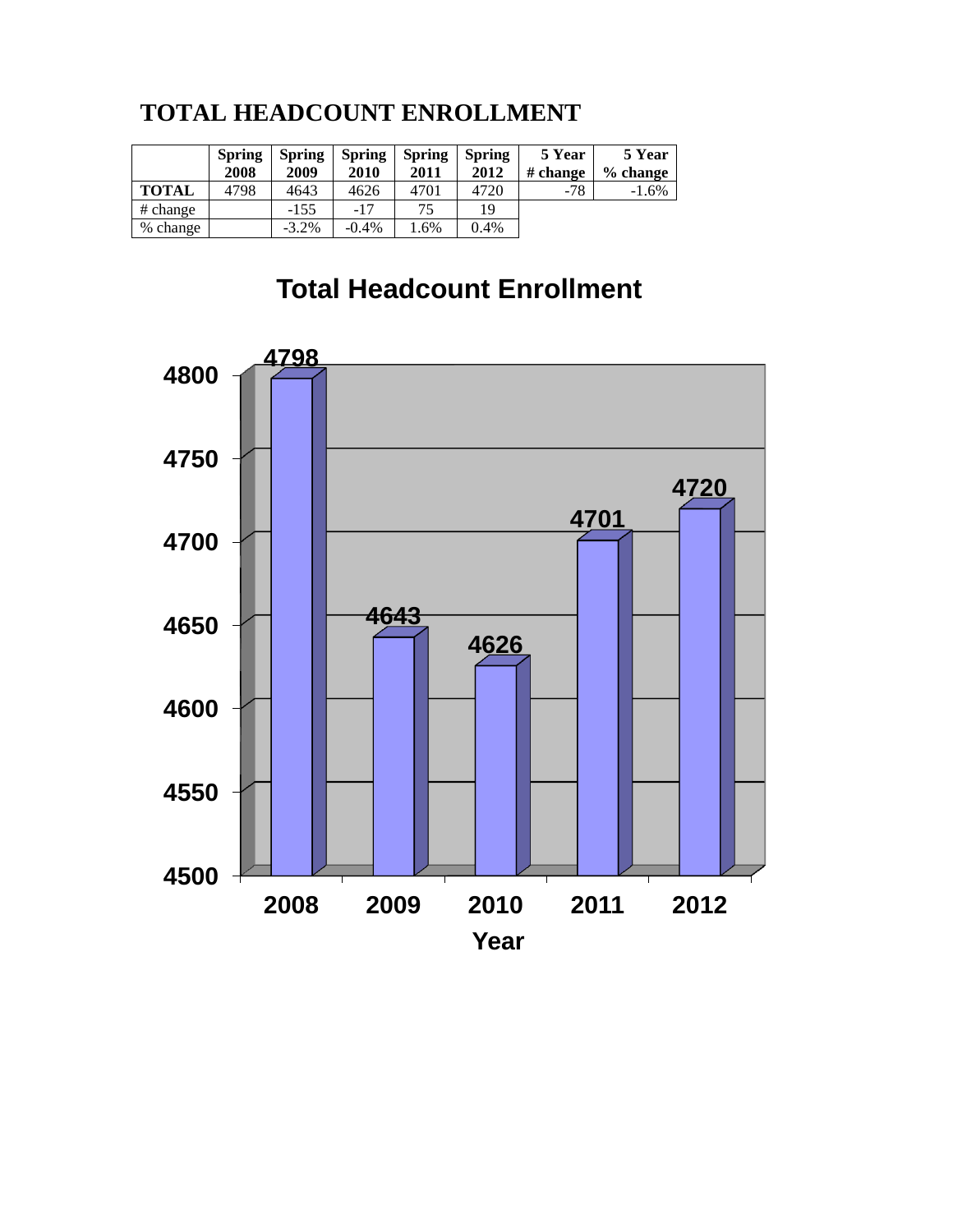### UNDERGRADUATE HEADCOUNT ENROLLMENT

|              | <b>Spring</b><br>2008 | <b>Spring</b><br>2009 | <b>Spring</b><br>2010 | <b>Spring</b><br>2011 | <b>Spring</b><br>2012 | 5 Year<br># change | 5 Year<br>$%$ change |
|--------------|-----------------------|-----------------------|-----------------------|-----------------------|-----------------------|--------------------|----------------------|
| <b>TOTAL</b> | 3296                  | 3196                  | 3046                  | 3035                  | 3034                  | $-262$             | $-7.9\%$             |
| # change     |                       | $-100$                | $-150$                | $-11$                 | - 1                   |                    |                      |
| % change     |                       | $-3.0\%$              | $-4.7\%$              | $-0.4%$               | $0.0\%$               |                    |                      |

# **Undergraduate Headcount Enrollment**

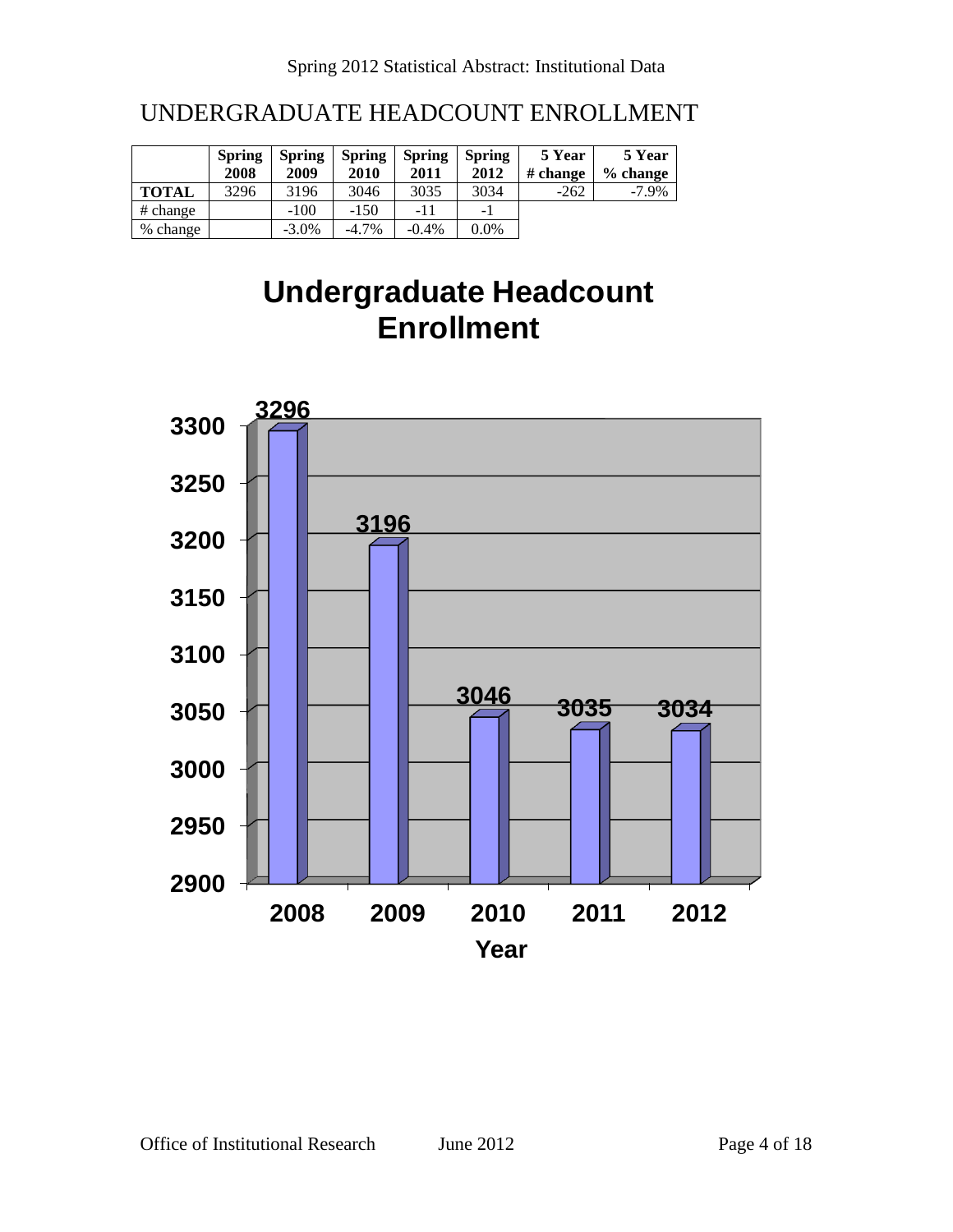### GRADUATE HEADCOUNT ENROLLMENT

|              | <b>Spring</b><br>2008 | <b>Spring</b><br>2009 | <b>Spring</b><br>2010 | <b>Spring</b><br>2011 | <b>Spring</b><br>2012 | 5 Year<br># change | 5 Year<br>% change |
|--------------|-----------------------|-----------------------|-----------------------|-----------------------|-----------------------|--------------------|--------------------|
| <b>TOTAL</b> | 1502                  | 1447                  | 1580                  | 1666                  | 1686                  | 184                | 12.3%              |
| # change     |                       | $-55$                 | 133                   | 86                    | 20                    |                    |                    |
| % change     |                       | $-3.7\%$              | 9.2%                  | 5.4%                  | 1.2%                  |                    |                    |

### **Graduate Headcount Enrollment**

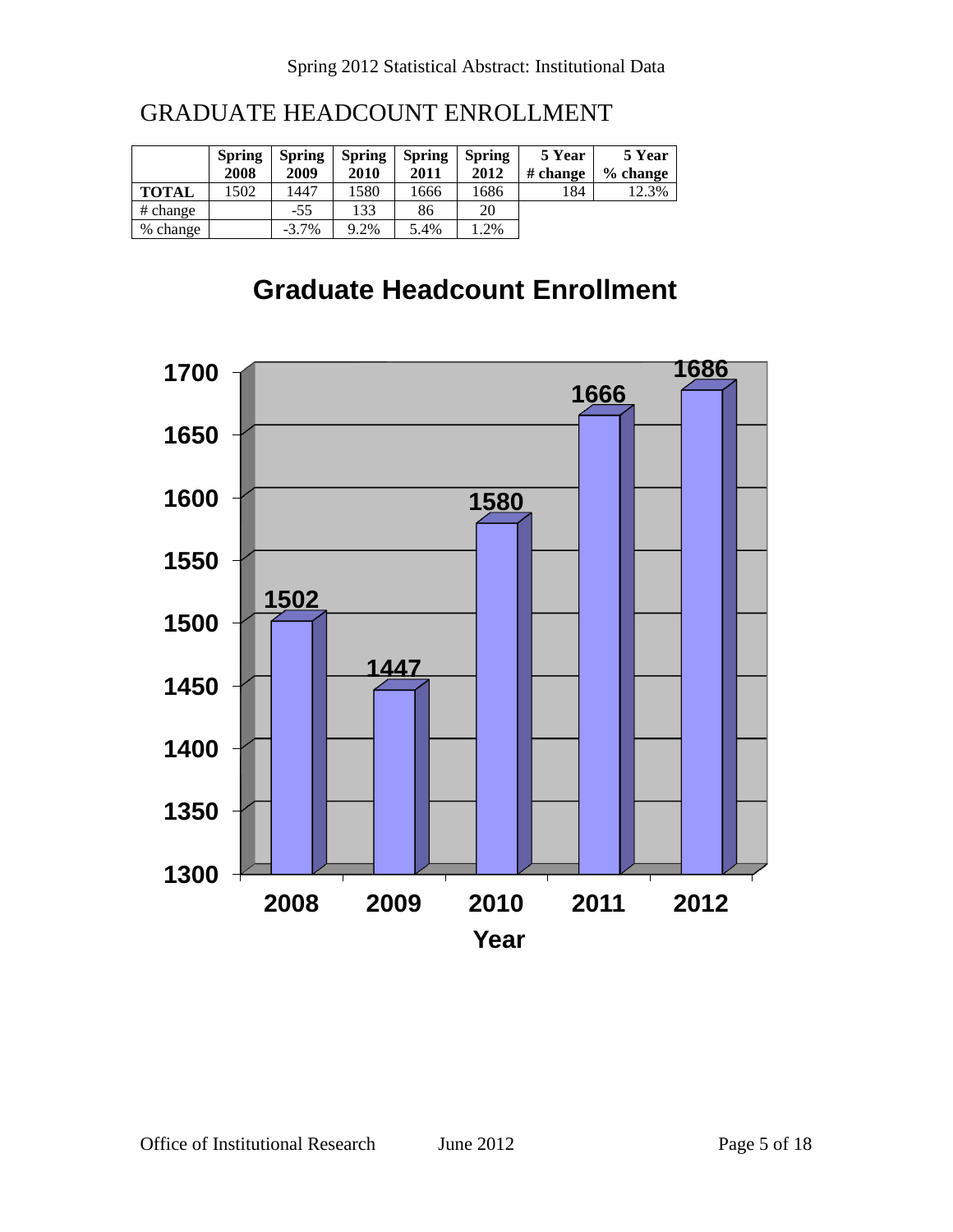| <b>Total Enrollment</b>                                                                                                                           |      |      |      |      |      |          |  |  |  |  |
|---------------------------------------------------------------------------------------------------------------------------------------------------|------|------|------|------|------|----------|--|--|--|--|
| 5 Year<br><b>Spring</b><br><b>Spring</b><br><b>Spring</b><br><b>Spring</b><br><b>Spring</b><br>2012<br>2008<br>2009<br>2010<br>2011<br>$%$ change |      |      |      |      |      |          |  |  |  |  |
| Arts & Sciences                                                                                                                                   | 1648 | 1690 | 1671 | 1634 | 1733 | 5.2%     |  |  |  |  |
| <b>Education &amp; Human Services</b>                                                                                                             | 1819 | 1691 | 1794 | 1848 | 1754 | $-3.6%$  |  |  |  |  |
| <b>Wehle School of Business</b>                                                                                                                   | 1171 | 1148 | 1095 | 1094 | 1078 | $-7.9\%$ |  |  |  |  |
| <b>Office of Prof. Studies</b>                                                                                                                    |      |      |      | 2    | 37   | N/A      |  |  |  |  |
| <b>No College Designated</b>                                                                                                                      | 160  | 114  | 66   | 123  | 118  | $-26.3%$ |  |  |  |  |

### **TOTAL ENROLLMENT BY SCHOOL**

# **Total Enrollment by School**

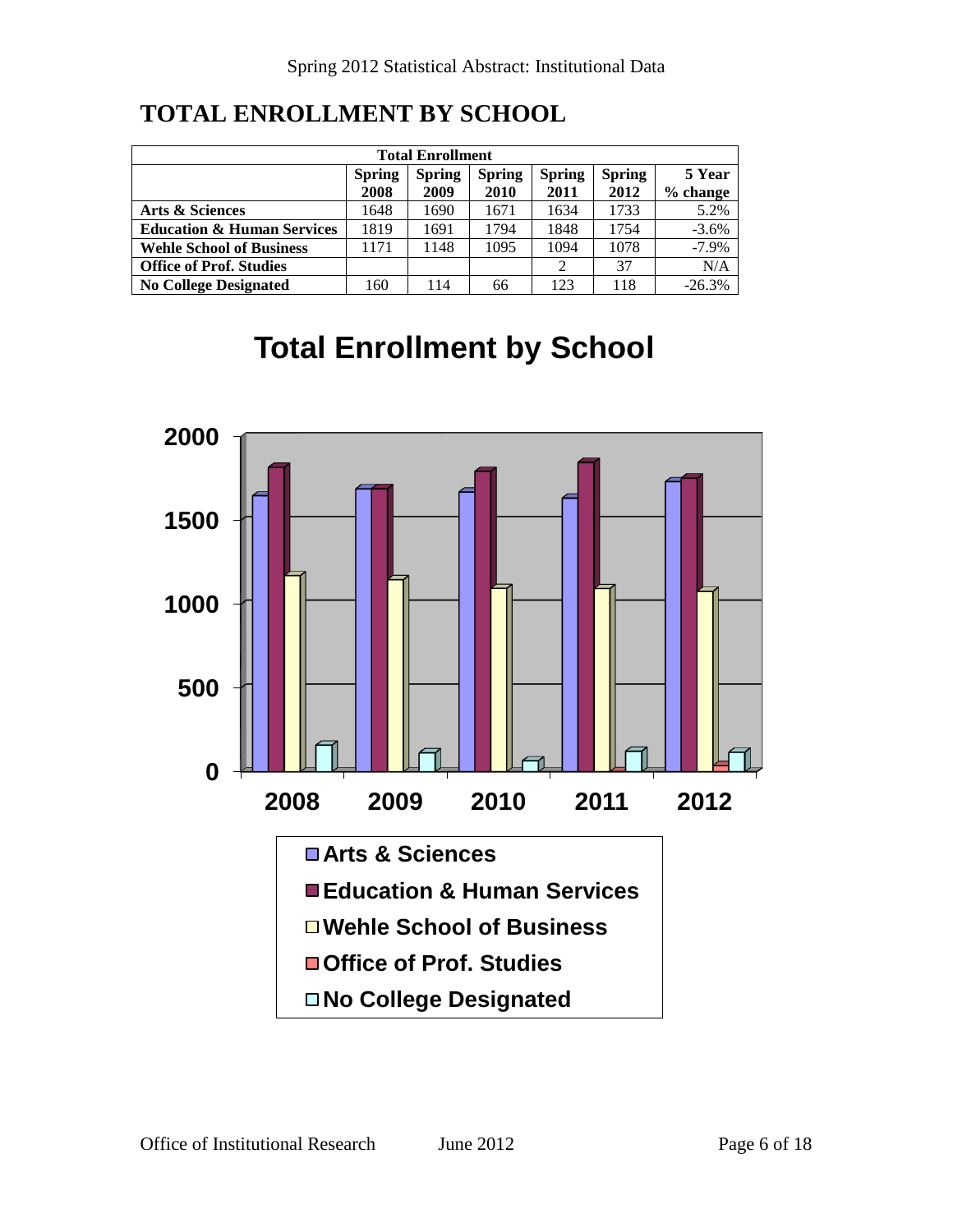### UNDERGRADUATE ENROLLMENT BY SCHOOL

| <b>Undergraduate Enrollment</b>       |               |               |               |               |               |          |  |  |  |  |
|---------------------------------------|---------------|---------------|---------------|---------------|---------------|----------|--|--|--|--|
|                                       | <b>Spring</b> | <b>Spring</b> | <b>Spring</b> | <b>Spring</b> | <b>Spring</b> | 5 Year   |  |  |  |  |
|                                       | 2008          | 2009          | 2010          | 2011          | 2012          | % change |  |  |  |  |
| Arts & Sciences                       | 1608          | 1647          | 1619          | 1580          | 1656          | 3.0%     |  |  |  |  |
| <b>Education &amp; Human Services</b> | 673           | 597           | 569           | 559           | 499           | $-25.9%$ |  |  |  |  |
| <b>Wehle School of Business</b>       | 855           | 838           | 792           | 771           | 755           | $-11.7%$ |  |  |  |  |
| <b>Office of Prof. Studies</b>        |               |               |               | 2             | 6             | N/A      |  |  |  |  |
| <b>No College Designated</b>          | 160           | 114           | 66            | 123           | 118           | $-26.3%$ |  |  |  |  |

### **Undergraduate Enrollment by School**

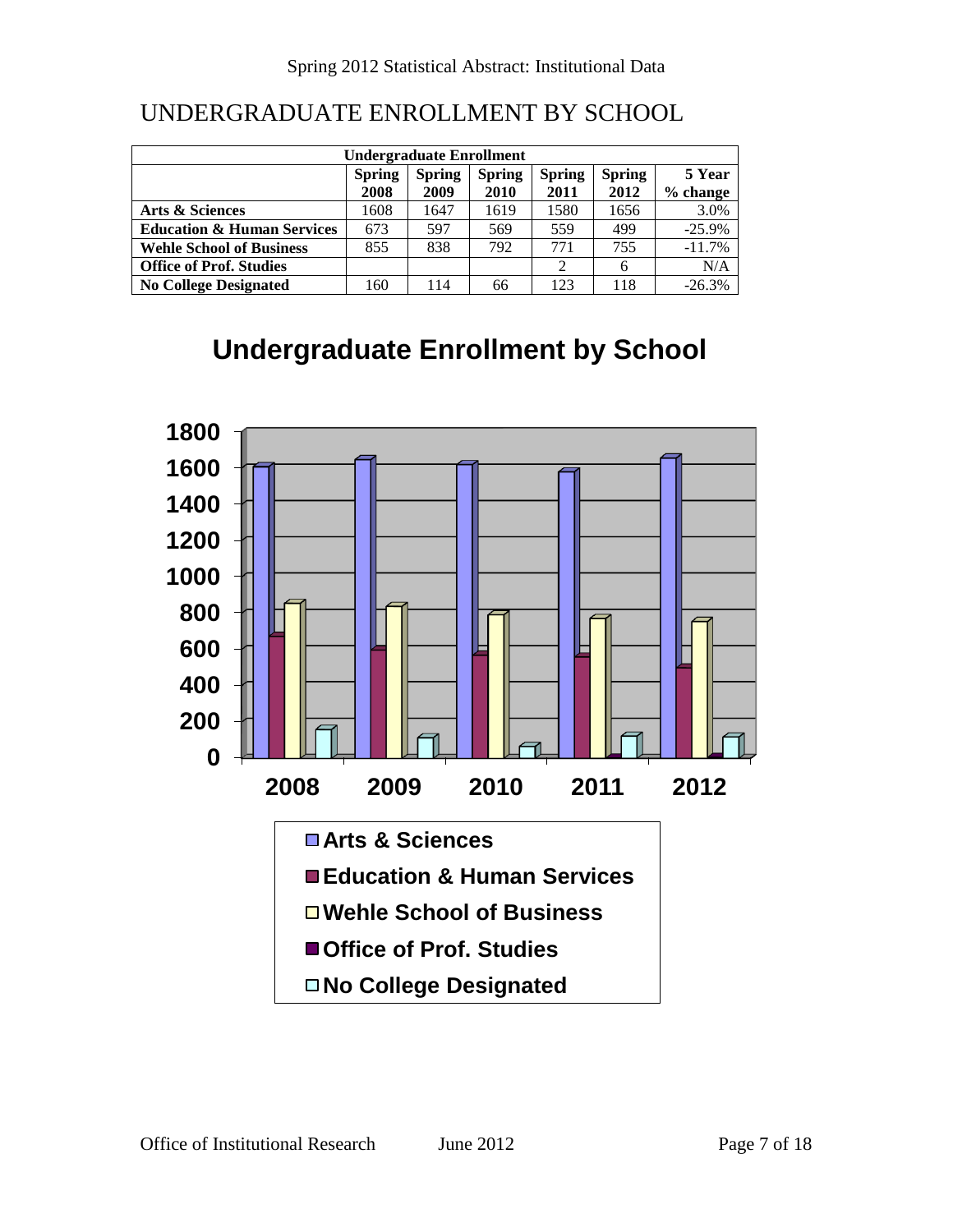| <b>Graduate Enrollment</b>            |               |               |               |               |               |          |  |  |  |  |
|---------------------------------------|---------------|---------------|---------------|---------------|---------------|----------|--|--|--|--|
|                                       | <b>Spring</b> | <b>Spring</b> | <b>Spring</b> | <b>Spring</b> | <b>Spring</b> | 5 Year   |  |  |  |  |
|                                       | 2008          | 2009          | 2010          | 2011          | 2012          | % change |  |  |  |  |
| Arts & Sciences                       | 40            | 43            | 52            | 54            | 77            | 92.5%    |  |  |  |  |
| <b>Education &amp; Human Services</b> | 1146          | 1094          | 1225          | 1289          | 1255          | 9.5%     |  |  |  |  |
| <b>Wehle School of Business</b>       | 316           | 310           | 303           | 323           | 323           | 2.2%     |  |  |  |  |
| <b>Office of Professional Studies</b> |               |               |               |               | 31            | N/A      |  |  |  |  |

## **Graduate Enrollment by School**

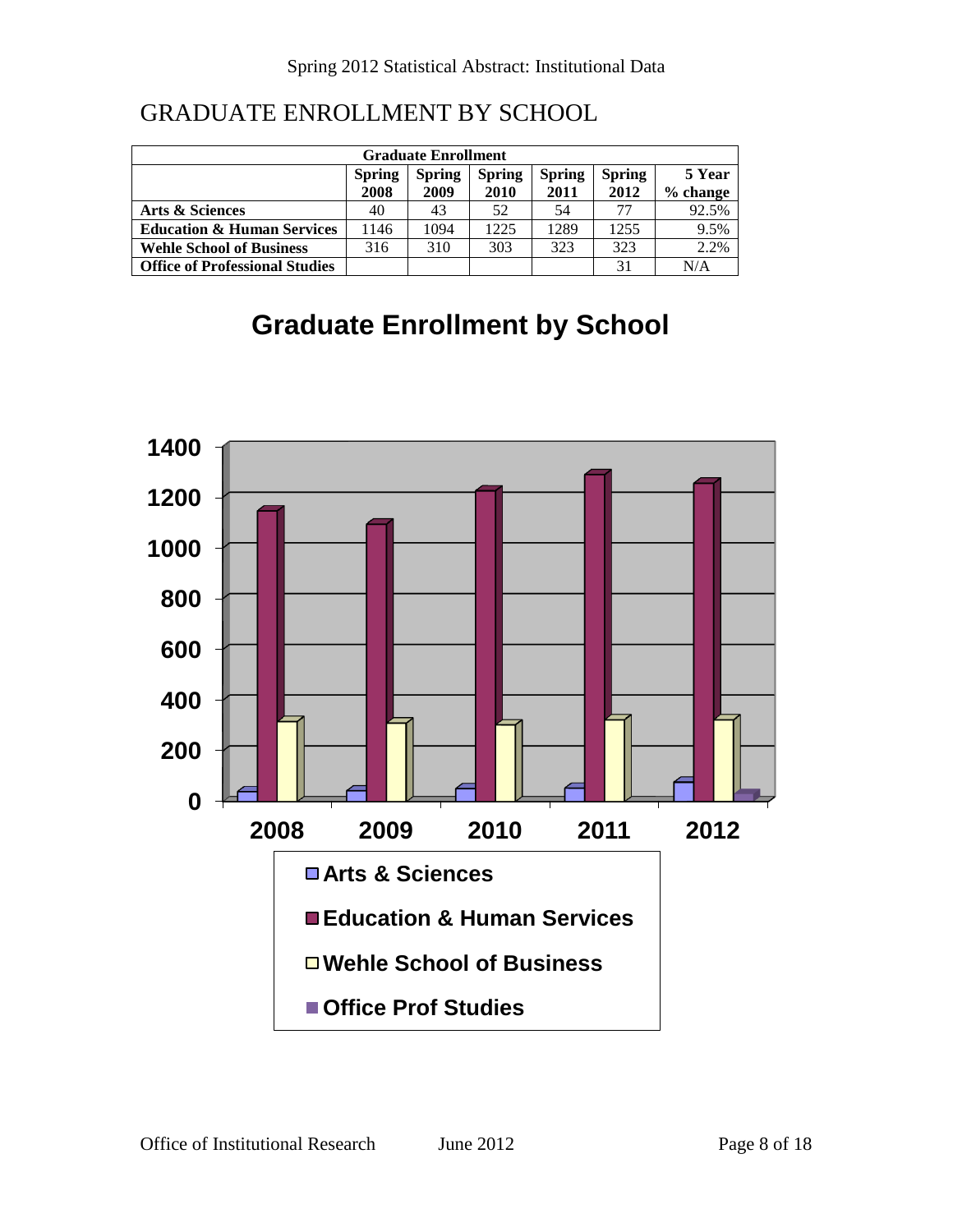### **ENROLLMENTS BY SEX**

|               | Fotal Enrollment |        |               |               |        |          |            |  |  |
|---------------|------------------|--------|---------------|---------------|--------|----------|------------|--|--|
|               | <b>Spring</b>    | Spring | <b>Spring</b> | <b>Spring</b> | Spring | 5 Year   | 5 Year     |  |  |
| <b>Sex</b>    | 2008             | 2009   | 2010          | 2011          | 2012   | # change | $%$ change |  |  |
| <b>Female</b> | 2773             | 2636   | 2508          | 2523          | 2531   | $-242$   | $-8.7%$    |  |  |
| Male          | 2025             | 2007   | 2118          | 2178          | 2189   | 164      | 8.1%       |  |  |
| <b>TOTAL</b>  | 4798             | 4643   | 4626          | 4701          | 4720   | $-78$    | $-1.6%$    |  |  |





#### Undergraduate Enrollment<br>| 2009 | 2010 | 2011 | 2012 **Sex 2008 2009 2010 2011 2012 # change % change Female** 1849 1768 1586 1575 1555 -294 -15.9% **Male** 1447 | 1428 | 1460 | 1460 | 1479 | 32 | 2.2% **TOTAL 3296 3196 3046 3035 3034 -262 -7.9%**



#### Graduate Enrollment

| <b>Sex</b>    | 2008 | 2009 | 2010 | 2011 | 2012 | # change | $%$ change |
|---------------|------|------|------|------|------|----------|------------|
| <b>Female</b> | 924  | 868  | 922  | 948  | 976  | 52       | 5.6%       |
| <b>Male</b>   | 578  | 579  | 658  | 718  | 710  | 132      | 22.8%      |
| <b>TOTAL</b>  | 1502 | 1447 | 1580 | 1666 | 1686 | 184      | 12.35      |

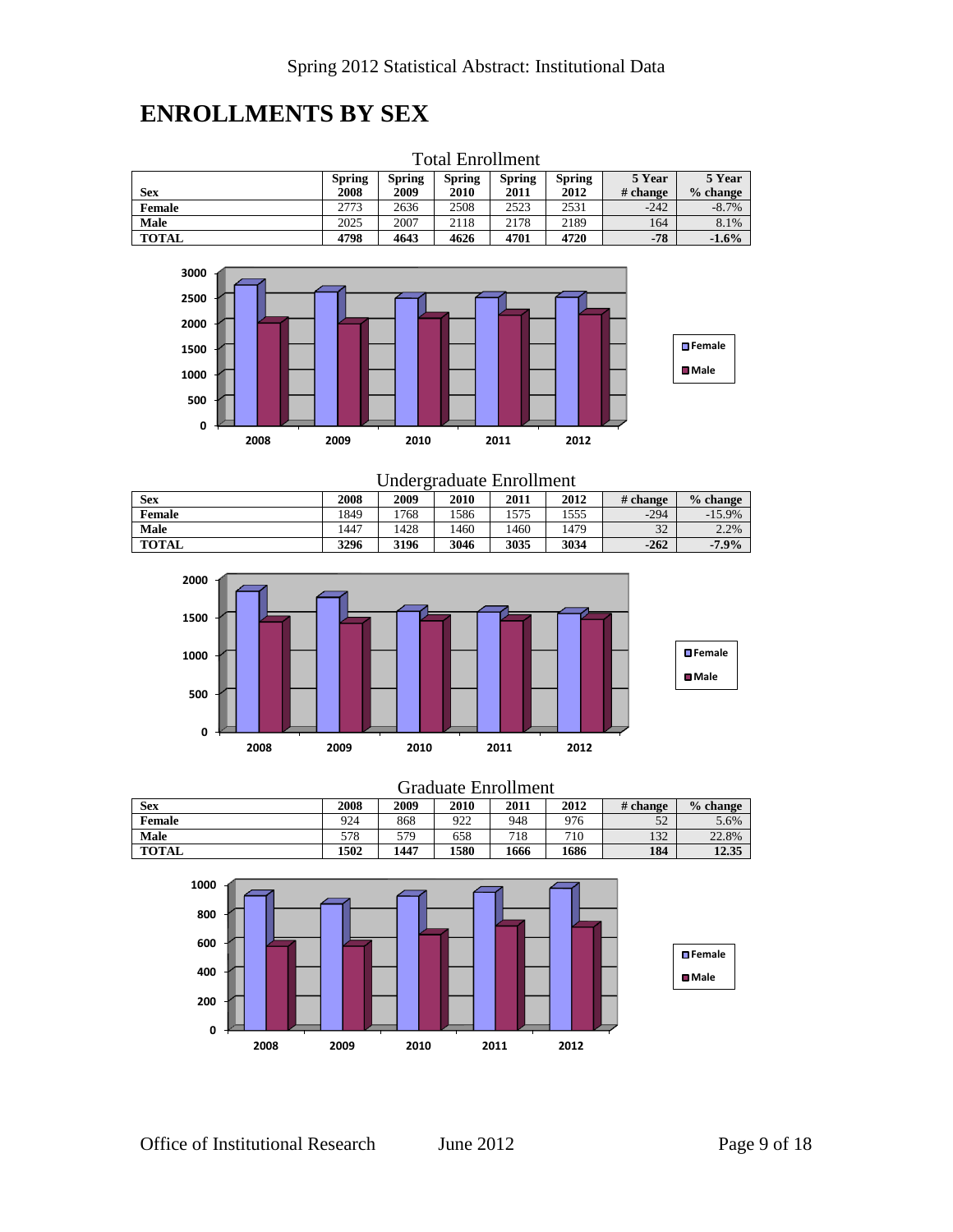#### **ENROLLMENTS BY RACE/ETHNICITY**

|                               |               |               |               | TOMAI LIIIOIIILUU |               |          |            |
|-------------------------------|---------------|---------------|---------------|-------------------|---------------|----------|------------|
|                               | <b>Spring</b> | <b>Spring</b> | <b>Spring</b> | <b>Spring</b>     | <b>Spring</b> | 5 Year   | 5 Year     |
| <b>RACE/ETHNICITY</b>         | 2008          | 2009          | 2010          | 2011              | 2012          | # change | $%$ change |
| <b>Non-resident Alien</b>     | 424           | 328           | 305           | 265               | 266           | $-158$   | $-37.3%$   |
| Hispanic/Latino               | 107           | 95            | 94            | 93                | 73            | $-34$    | $-31.8%$   |
| Amer. Indian./Alaskan         | 20            | 15            | 13            | 19                | 17            | $-3$     | $-15.0%$   |
| Asian                         | 67            | 61            | 63            | 74                | 72            | 5        | 7.5%       |
| <b>Black/African American</b> | 236           | 238           | 237           | 284               | 296           | 60       | 25.4%      |
| Hawaiian/Pac. Islander        |               |               |               | $\Omega$          | $\Omega$      | $\Omega$ | N/A        |
| White                         | 3611          | 3448          | 3384          | 3539              | 3643          | 32       | 0.9%       |
| Two or more races             |               |               |               | 24                | 55            | 55       | N/A        |
| <b>Unknown</b>                | 333           | 458           | 530           | 403               | 298           | $-35$    | $-10.5%$   |
| <b>TOTAL</b>                  | 4798          | 4643          | 4626          | 4701              | 4720          | $-78$    | $-1.6%$    |

#### Total Enrollment



Undergraduate Enrollment

**Spring**

**Spring**

**5 Year**

**5 Year**

**Spring**

|                               | $v_{\rm{p},m}$ | $v_{\rm{max}}$ | $v_{\rm{p},m}$ | $v_{\rm{max}}$ | $v_{\rm{p},m}$ | $\sim$ 1 val   | $\sim$ 1 val |
|-------------------------------|----------------|----------------|----------------|----------------|----------------|----------------|--------------|
| <b>RACE/ETHNICITY</b>         | 2008           | 2009           | 2010           | 2011           | 2012           | # change       | $%$ change   |
| <b>Non-resident Alien</b>     | 120            | 123            | 130            | 128            | 139            | 19             | 15.8%        |
| <b>Hispanic/Latino</b>        | 82             | 79             | 72             | 67             | 53             | $-29$          | $-35.4%$     |
| Amer. Indian./Alaskan         | 12             | 10             | 9              | 15             | 11             | $-1$           | $-8.3%$      |
| Asian                         | 47             | 46             | 47             | 54             | 49             | $\overline{2}$ | 4.3%         |
| <b>Black/African American</b> | 179            | 175            | 165            | 173            | 178            | $-1$           | $-0.6%$      |
| Hawaiian/Pac. Islander        |                |                |                | $\Omega$       |                | $\Omega$       | N/A          |
| White                         | 2643           | 2550           | 2352           | 2338           | 2402           | $-241$         | $-9.1\%$     |
| Two or more races             |                |                |                | 11             | 34             | 34             | N/A          |
| <b>Unknown</b>                | 213            | 213            | 271            | 249            | 168            | $-45$          | $-21.1%$     |
| <b>TOTAL</b>                  | 3296           | 3196           | 3046           | 3035           | 3034           | $-262$         | $-7.9%$      |

**Spring**

**Spring**

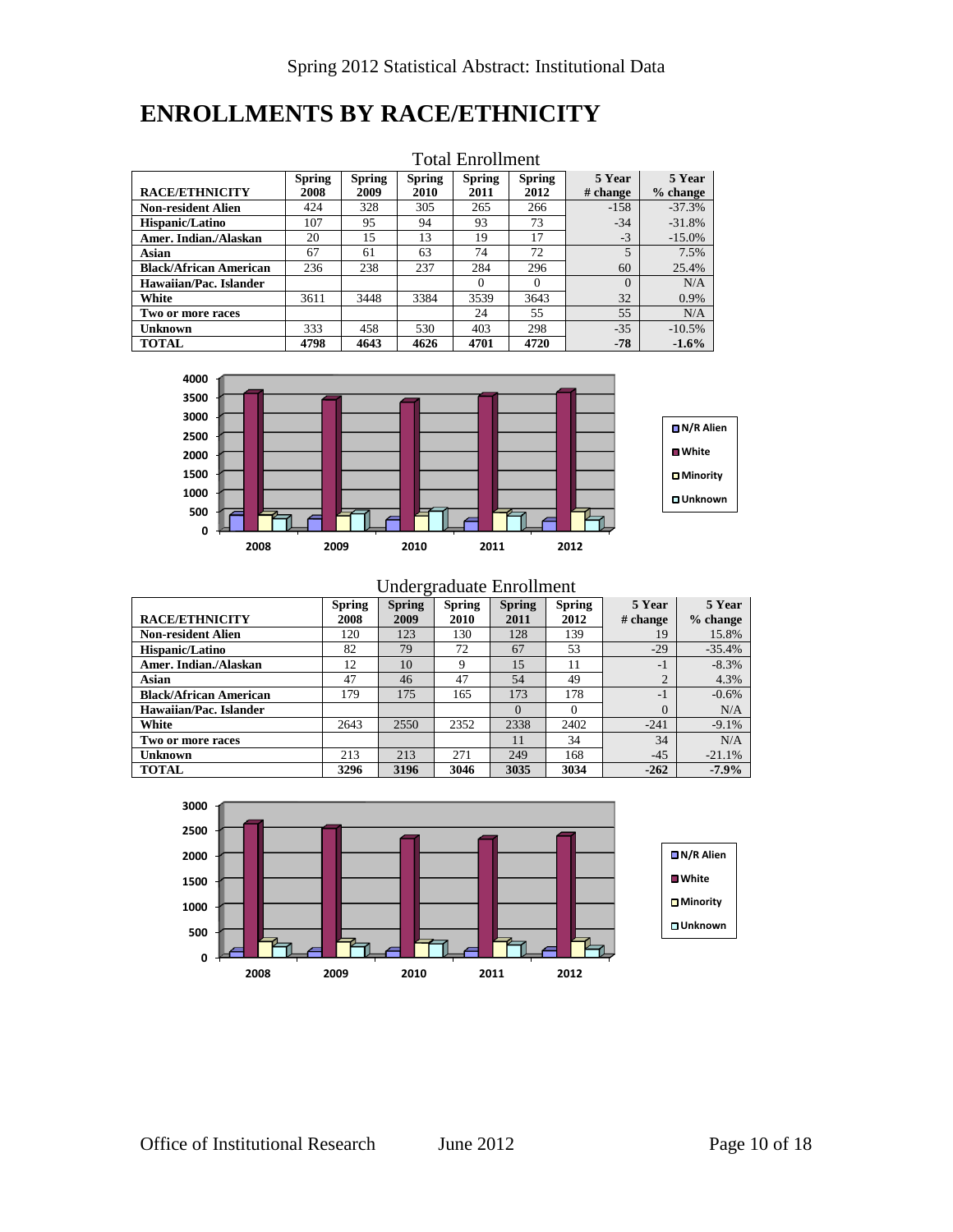### **ENROLLMENTS BY RACE/ETHNICITY Cont'd**

|                               |               |               |               | Graduate Enrollment |               |          |            |
|-------------------------------|---------------|---------------|---------------|---------------------|---------------|----------|------------|
|                               | <b>Spring</b> | <b>Spring</b> | <b>Spring</b> | <b>Spring</b>       | <b>Spring</b> | 5 Year   | 5 Year     |
| <b>RACE/ETHNICITY</b>         | 2008          | 2009          | 2010          | 2011                | 2012          | # change | $%$ change |
| <b>Non-resident Alien</b>     | 304           | 205           | 175           | 137                 | 127           | $-177$   | $-58.2%$   |
| <b>Hispanic/Latino</b>        | 25            | 16            | 22            | 26                  | 20            | $-5$     | $-20.0\%$  |
| Amer. Indian./Alaskan         | 8             | 5             | 4             | $\overline{4}$      | 6             | $-2$     | $-25.0\%$  |
| Asian                         | 20            | 15            | 16            | 20                  | 23            | 3        | 15.0%      |
| <b>Black/African American</b> | 57            | 63            | 72            | 111                 | 118           | 61       | 107.0%     |
| Hawaiian/Pac. Islander        |               |               |               | $\Omega$            | 0             | $\Omega$ | N/A        |
| White                         | 968           | 898           | 1032          | 1201                | 1241          | 273      | 28.2%      |
| Two or more races             |               |               |               | 13                  | 21            | 2.1      | N/A        |
| Unknown                       | 120           | 245           | 259           | 154                 | 130           | 10       | 8.3%       |
| <b>TOTAL</b>                  | 1502          | 1447          | 1580          | 1666                | 1686          | 184      | 12.3%      |

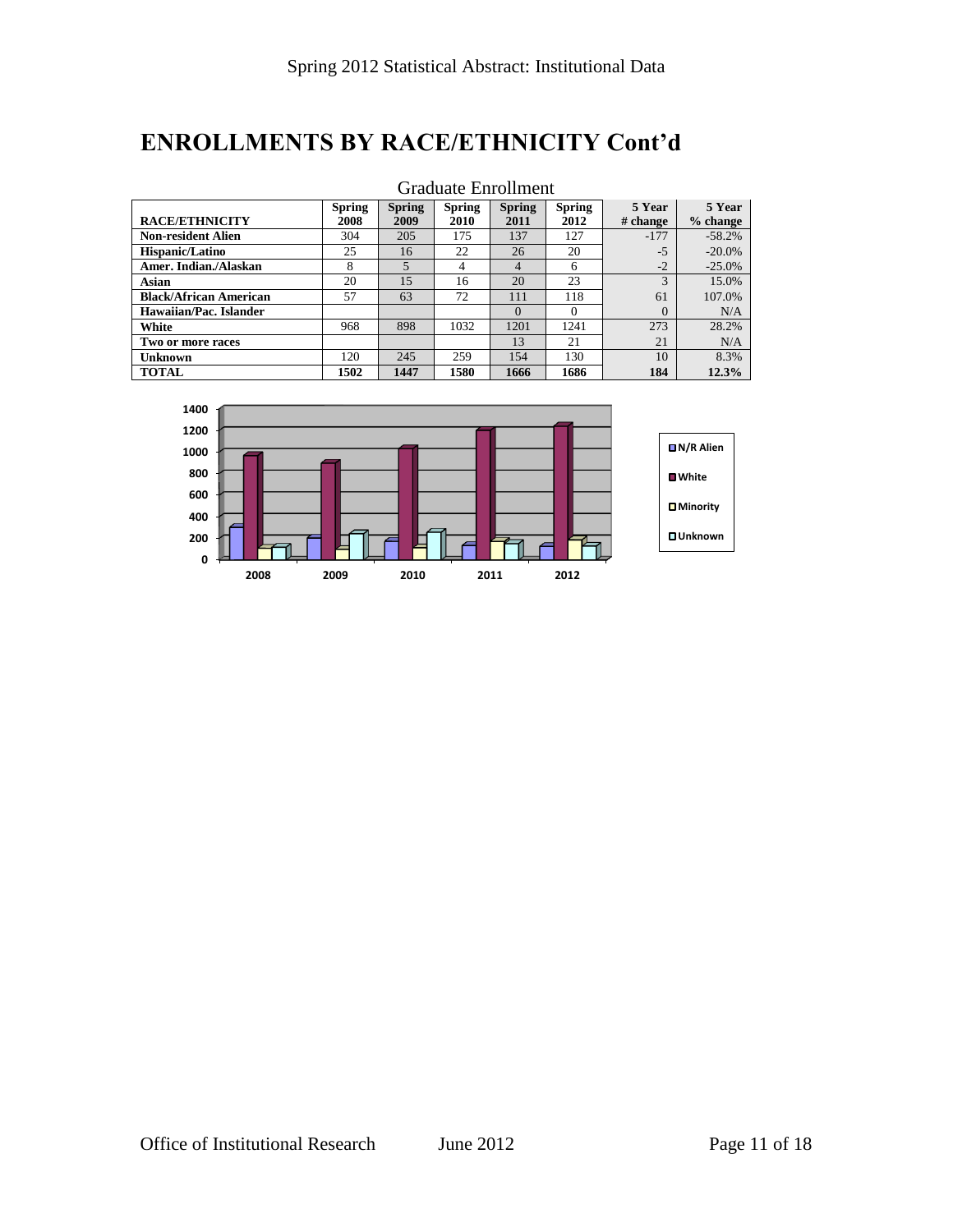### **ENROLLMENTS BY MAJOR**

#### \*Includes double counting COLLEGE OF ARTS & SCIENCES

*Undergraduate Programs*

|              |                                      | <b>Spring</b>   | <b>Spring</b>   | <b>Spring</b>   | <b>Spring</b>  | <b>Spring</b>   | $5 \,\mathrm{yr}$ # | $5 \,\mathrm{yr}$ % |
|--------------|--------------------------------------|-----------------|-----------------|-----------------|----------------|-----------------|---------------------|---------------------|
| Code         | Major                                | 2008            | 2009            | 2010            | 2011           | 2012            | change              | change              |
| <b>ABEC</b>  | <b>Animal Behavior</b>               |                 |                 | 36              | 64             | 110             | N/A                 | N/A                 |
| AHM          | Art History                          | 19              | 17              | 19              | 12             | 11              | -8                  | $-42.1%$            |
| <b>ANT</b>   | Anthropology                         | 17              | 13              | 15              | 19             | $\overline{24}$ | 7                   | 41.2%               |
| <b>BCH</b>   | Biochemistry                         | $\overline{75}$ | 60              | 53              | 51             | 38              | $-37$               | $-49.3%$            |
| <b>BCHA</b>  | Biochemistry, ACS Certified          |                 |                 | $\mathbf{1}$    | 5              | $\overline{4}$  | N/A                 | N/A                 |
| <b>BIF</b>   | <b>Bioinformatics</b>                | 12              | 6               | $\overline{4}$  | $\mathbf{1}$   | 5               | $-7$                | $-58.3%$            |
| <b>BIO</b>   | Biology                              | 230             | 231             | 222             | 203            | 256             | 26                  | 11.3%               |
| CHM          | Chemistry                            | 49              | 60              | 18              | 23             | $\overline{23}$ | $-26$               | $-53.1%$            |
| <b>CHMA</b>  | Chemistry, ACS Certified             |                 |                 | 16              | 11             | 8               | N/A                 | N/A                 |
| <b>CHMH</b>  | Chemistry, Health Professions        |                 |                 | 16              | 12             | 18              | N/A                 | $\rm N/A$           |
| <b>CLLA</b>  | <b>Classical Languages</b>           |                 |                 |                 | $\overline{c}$ | $\overline{c}$  | N/A                 | N/A                 |
| <b>CLSG</b>  | Classics, Greek                      |                 |                 |                 | $\overline{2}$ | $\overline{c}$  | N/A                 | N/A                 |
| <b>CLSL</b>  | Classics, Latin                      |                 |                 |                 | $\overline{4}$ | $\overline{4}$  | N/A                 | N/A                 |
| COM          | <b>Communication Studies</b>         | 211             | 228             | 219             | 179            | 168             | $-43$               | $-20.4%$            |
| <b>CRJ</b>   | Criminal Justice                     | 117             | 112             | 112             | 110            | 101             | $-16$               | $-13.7%$            |
| <b>CRWT</b>  | <b>Creative Writing</b>              |                 |                 |                 | 20             | 36              | N/A                 | N/A                 |
| CSC          | <b>Computer Science</b>              | 33              | 35              | 33              | 33             | 43              | 10                  | 30.3%               |
| <b>DMA</b>   | Digital Media Arts                   | 108             | 109             | 115             | 106            | 95              | $-13$               | $-12.0%$            |
| <b>ECON</b>  | Economics                            | 25              | 17              | 22              | 31             | 25              | $\Omega$            | 0.0%                |
| <b>EN 32</b> | Physics (Pre-engineering 3+2)        |                 |                 |                 | $\overline{2}$ | 6               | N/A                 | N/A                 |
| ENG          | English                              | 103             | 107             | 99              | 97             | 85              | $-18$               | $-17.5%$            |
| <b>ENGR</b>  | Pre-Engineering                      | 3               | 11              | 13              | 13             | 12              | 9                   | 300.0%              |
| <b>ENV</b>   | <b>Environmental Sciences</b>        | $\overline{9}$  | $\overline{15}$ | $\overline{10}$ | 8              | 10              | $\mathbf{1}$        | 11.1%               |
| <b>EUR</b>   | <b>European Studies</b>              | $\overline{23}$ | $\overline{25}$ | 24              | 19             | 13              | $-10$               | $-43.5%$            |
| <b>EVST</b>  | <b>Environmental Studies</b>         |                 |                 |                 | $\overline{2}$ | 6               | N/A                 | N/A                 |
| <b>FRC</b>   | French                               | 15              | 19              | 22              | 20             | 14              | $-1$                | $-6.7%$             |
| <b>GER</b>   | German                               | 17              | 16              | 13              | 11             | 12              | $-5$                | $-29.4%$            |
| <b>HIS</b>   | History                              | 120             | 118             | 124             | 101            | 102             | $-18$               | $-15.0%$            |
| <b>HUM</b>   | Humanities, Bachelors                | $\mathbf{1}$    | $\mathbf{1}$    |                 |                | $\overline{0}$  | $-1$                | $-100.0\%$          |
| <b>INT</b>   | <b>International Relations</b>       | 45              | 59              | 61              | 69             | 66              | 21                  | 46.7%               |
| <b>JRN</b>   | Journalism                           |                 |                 |                 | 12             | 26              | N/A                 | N/A                 |
| <b>MAT</b>   | Mathematics                          | 40              | 38              | 34              | 34             | 38              | $-2$                | $-5.0\%$            |
| <b>MATS</b>  | Mathematics & Statistics             |                 |                 |                 | $\overline{2}$ | $\overline{2}$  | N/A                 | N/A                 |
| <b>MLSC</b>  | Medical Laboratory Science (Was MDT) | $\overline{c}$  | 3               | 10              | 7              | $\tau$          | 5                   | 250.0%              |
| <b>MUS</b>   | Music                                | $\overline{7}$  | 6               | 8               | $\overline{4}$ | 7               | $\Omega$            | 0.0%                |
| <b>MUSP</b>  | Music Performance                    |                 |                 |                 |                | $\overline{4}$  | N/A                 | N/A                 |
| PHI          | Philosophy                           | 13              | 16              | 18              | 5              | $\overline{2}$  | $-11$               | $-84.6%$            |
| PHIH         | Philosophy, Hypatian Scholar         |                 |                 |                 | 13             | 6               | N/A                 | N/A                 |
| PHII         | Philosophy, Ignation Scholar         |                 |                 |                 | $\overline{4}$ | 5               | N/A                 | N/A                 |
| PHY          | Physics                              | 5               | 8               | 9               | 12             | 18              | 13                  | 260.0%              |
| <b>PSC</b>   | <b>Political Science</b>             | 127             | 119             | 123             | 124            | 103             | $-24$               | $-18.9%$            |
| <b>PSY</b>   | Psychology                           | 275             | 302             | 327             | 322            | 278             | $\mathfrak{Z}$      | 1.1%                |
| <b>RST</b>   | <b>Religious Studies</b>             | 16              | 15              | 20              | 14             | $\overline{4}$  | $-12$               | $-75.0%$            |
| <b>SOC</b>   | Sociology                            | 31              | 32              | 39              | 28             | 26              | $-5$                | $-16.1%$            |
| <b>SPA</b>   | Spanish                              | $\overline{36}$ | $\overline{35}$ | 39              | 29             | 33              | $-3$                | $-8.3%$             |
| <b>TLS</b>   | <b>Technical/Liberal Studies</b>     | 1               |                 | 1               |                | $\overline{0}$  | $-1$                | $-100.0\%$          |
| <b>UND</b>   | Undecided                            | 98              | 93              | 64              | 84             | 101             | 3                   | 3.1%                |
| <b>URS</b>   | <b>Urban Studies</b>                 | $\overline{7}$  | 8               | 6               | 7              | 8               | $\mathbf{1}$        | 14.3%               |

#### *Graduate Programs*

|             |                                  | Spring | Spring | <b>Spring</b> | <b>Spring</b> | <b>Spring</b> | $5 \,\mathrm{vr} \,\mathrm{\#}$ | $5 \,\mathrm{vr}$ % |
|-------------|----------------------------------|--------|--------|---------------|---------------|---------------|---------------------------------|---------------------|
| Code        | Maior                            | 2008   | 2009   | 2010          | 2011          | 2012          | change                          | change              |
| ANZO        | Anthrozoology                    |        |        |               |               | ت ب           | N/A                             | N/A                 |
| <b>ASNM</b> | Arts & Sciences Non-Matriculated |        |        |               |               |               | N/A                             | N/A                 |
| <b>COMG</b> | Communication & Leadership       | 40     | 43     | 52            |               |               | 1 <sub>2</sub><br>∸             | 30.0%               |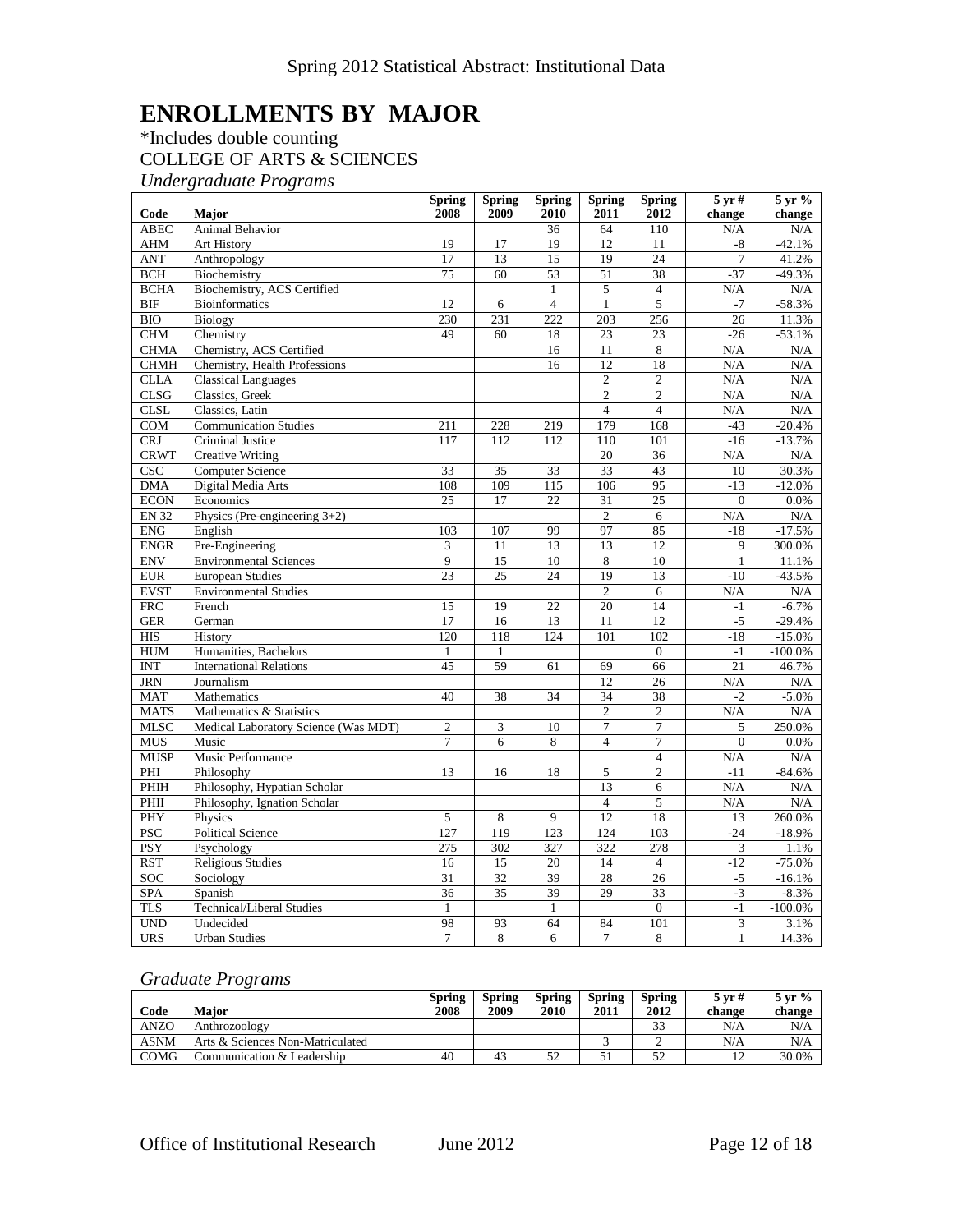#### **ENROLLMENTSBY MAJOR Cont'd** \*Includes double counting SCHOOL OF EDUCATION & HUMAN SERVICES

*Undergraduate Programs*

| Code                       | <b>Major</b>                                                  | <b>Spring</b><br>2008 | <b>Spring</b><br>2009 | Spring<br>2010 | <b>Spring</b>               | <b>Spring</b><br>2012 | $5 \,\mathrm{yr}$ # | 5 yr %<br>change |
|----------------------------|---------------------------------------------------------------|-----------------------|-----------------------|----------------|-----------------------------|-----------------------|---------------------|------------------|
| <b>ATM</b>                 | <b>Athletic Training</b>                                      | 66                    | 61                    | 64             | 2011<br>54                  | 58                    | change<br>-8        | $-12.1%$         |
| <b>ECCH</b>                | Early Childhood/Childhood Ed. Dual                            | 44                    | 48                    | 64             | 77                          | 57                    | 13                  | 29.5%            |
| <b>EDAD</b>                | <b>Adolescent Education</b>                                   | 166                   | 140                   | 148            | 140                         | 87                    | $-79$               | $-47.6%$         |
| <b>EDCH</b>                | Childhood Education                                           | 100                   | 65                    | 36             | 31                          | 25                    | $-75$               | $-75.0%$         |
| <b>EDEC</b>                | Early Childhood Education                                     | 9                     | 15                    | 9              | 11                          | $\overline{7}$        | $-2$                | $-22.2%$         |
| <b>EDS</b>                 | <b>Teacher Education</b>                                      |                       | $\mathbf{1}$          |                |                             | $\mathbf{0}$          | N/A                 | N/A              |
| <b>HEWE</b>                | Health & Wellness                                             |                       |                       |                | 8                           | 41                    | N/A                 | N/A              |
| <b>PEHL</b>                | Physical/Health Education                                     | 141                   | 124                   | 108            | 116                         | 91                    | $-50$               | $-35.5%$         |
| <b>PEM</b>                 | <b>Physical Education</b>                                     |                       | 3                     |                |                             | 1                     | N/A                 | N/A              |
| <b>PENT</b>                | Physical Education, Non-teaching                              | 23                    | 18                    | 21             | $\mathbf{0}$                | $\overline{0}$        | $-23$               | $-100.0\%$       |
| <b>PESS</b>                | <b>Physical Education Sport Studies</b>                       |                       |                       |                | 16                          | 9                     | N/A                 | N/A              |
| PHED                       | Physical Education, Birth-12                                  | 15                    | 24                    | 18             | $\,8\,$                     | 6                     | -9                  | $-60.0\%$        |
| SPE1                       | Special/Childhood Education, Grades 1-6                       | 100                   | 85                    | 81             | $\overline{72}$             | 70                    | $-30$               | $-30.0%$         |
| <b>SPEB</b>                | Special/Early Childhood Ed. Birth-2                           | 8                     | 11                    | 18             | 17                          | 16                    | 8                   | 100.0%           |
| <b>SPMT</b>                | Sports Management                                             |                       |                       |                | 10                          | 30                    | N/A                 | N/A              |
| <b>UND</b>                 | Undecided                                                     | 5                     | 3                     | $\overline{c}$ | $\overline{c}$              | 3                     | $-2$                | $-40.0\%$        |
|                            | <b>Graduate Programs</b>                                      |                       |                       |                |                             |                       |                     |                  |
|                            |                                                               | <b>Spring</b>         | <b>Spring</b>         | Spring         | <b>Spring</b>               | <b>Spring</b>         | $5 \,\mathrm{yr}$ # | 5 yr %           |
| Code                       | Major                                                         | 2008                  | 2009                  | 2010           | 2011                        | 2012                  | change              | change           |
| <b>ADEN</b>                | Adolescent/English Education                                  |                       |                       |                |                             | $\theta$              | $-1$                | $-100.0\%$       |
| <b>ADSS</b>                | Adolescent/Social Studies Education                           | 3                     | 1                     |                |                             | $\mathbf{0}$          | $-3$                | $-100.0\%$       |
| <b>CMHC</b>                | <b>Community Mental Health Counseling</b>                     | 39                    | 53                    | 73             | 83                          | 101                   | 62                  | 159.0%           |
| <b>CSP</b>                 | <b>College Student Personnel</b>                              | 41                    | 43                    | 45             | 51                          | 55                    | 14                  | 34.1%            |
| <b>EDA</b>                 | School/Administration Supervision                             | 68                    | 54                    | 23             | 14                          | 5                     | $-63$               | $-92.6%$         |
| <b>EDAD</b>                | <b>Adolescent Education</b>                                   | 126                   | 104                   | 86             | 74                          | 56                    | $-70$               | $-55.6%$         |
| <b>EDAO</b>                | Educational Admin./Supervision                                |                       |                       |                |                             | 14                    | N/A                 | N/A              |
| <b>EDBM</b>                | Business & Marketing Education                                | 21                    | 23                    | 24             | 18                          | 12                    | -9                  | $-42.9%$         |
| <b>EDC</b>                 | Counseling & Human Services                                   | 16                    | 5                     | $\overline{c}$ | $\mathbf{0}$                | $\mathbf{0}$          | $-16$               | $-100.0%$        |
| <b>EDCH</b>                | <b>Childhood Education</b>                                    | 231                   | 165                   | 148            | 101                         | 84                    | $-147$              | $-63.6%$         |
| <b>EDD</b>                 | Deaf Education                                                | 19                    | 19                    | 17             | 10                          | $\overline{4}$        | $-15$               | $-78.9%$         |
| EDD1                       | Deaf Childhood Education Grades $1 - 6$                       |                       |                       |                | 5                           | 10                    | N/A                 | N/A              |
| EDD7                       | Deaf Adolescence Education Grades 7 - 12                      |                       |                       |                | $\ensuremath{\mathfrak{Z}}$ | $\mathfrak{2}$        | N/A                 | N/A              |
| <b>EDDI</b>                | Differentiated Instruction                                    | 59                    | 54                    | 56             | $\overline{57}$             | 51                    | -8                  | $-13.6%$         |
| ${\rm EDG}$                | <b>General Education</b>                                      | 15                    | $\overline{4}$        | 2              | $\mathfrak{2}$              | 3                     | $-12$               | $-80.0%$         |
| <b>EDN</b>                 | General Education, Non-matriculated                           | 19                    | 17                    | 22             | 18                          | 14                    | $-5$                | $-26.3%$         |
| <b>EDT</b>                 | <b>Education Technologies Certificate</b>                     |                       |                       |                |                             | $\overline{7}$        | N/A                 | N/A              |
| <b>EDTL</b>                | Teacher Leader Certificate                                    |                       |                       | 7              | 4                           | $\mathbf{0}$          | N/A                 | N/A              |
| <b>GEEX</b>                | <b>Gifted Education Extension</b>                             |                       |                       |                | $\overline{2}$              | 1                     | N/A                 | N/A              |
| <b>HHP</b>                 | Health & Human Performance                                    | 19                    | 19                    | 25             | 40                          | 36                    | 17                  | 89.5%            |
| <b>LTCY</b>                | Literacy Education                                            | 68                    | 63                    | 49             | 41                          | 34                    | $-34$               | $-50.0%$         |
| <b>MCXT</b>                | Middle Childhood Extension                                    |                       |                       | $\overline{2}$ | $\mathbf{1}$                | $\overline{2}$        | N/A                 | N/A              |
| <b>MSA</b>                 | Sport Administration                                          | 79                    | 90                    | 79             | 72                          | 68                    | $-11$               | $-13.9%$         |
| <b>ONLT</b><br><b>ONPE</b> | Literacy Education, On-line                                   | 91                    | 130                   | 32             | 70<br>154                   | 69<br>154             | N/A<br>63           | N/A<br>69.2%     |
| <b>ONSA</b>                | Physical Education, On-line<br>Sports Administration, On-line |                       |                       | 143<br>60      | 130                         | 146                   | N/A                 | N/A              |
| <b>ONSB</b>                | School Building Leadership, On-line                           |                       |                       | 39             | 72                          | 86                    | N/A                 | N/A              |
| ONSD                       | School District Leadership, On-line                           |                       |                       | 2              | 2                           | 9                     | N/A                 | N/A              |
| <b>OSBD</b>                | School Building/District Leader, Online                       |                       |                       |                |                             | 14                    | N/A                 | N/A              |
| PEM                        | Physical Education                                            | 44                    | 30                    | 26             | 24                          | 14                    | $-30$               | $-68.2%$         |
| <b>PHED</b>                | Physical Education, Birth-12                                  | 57                    | 57                    | 57             | 38                          | 40                    | $-17$               | $-29.8%$         |
| <b>READ</b>                | <b>Reading Certificate</b>                                    |                       |                       |                |                             | 1                     | N/A                 | N/A              |
| <b>SAC</b>                 | School/Agency Counseling                                      | 84                    | 97                    | 90             | 91                          | 75                    | -9                  | $-10.7%$         |
| SBDL                       | School Building/District Leadership                           |                       |                       |                | $\overline{4}$              | 5                     | N/A                 | N/A              |
| SBL                        | School Building Leadership                                    |                       | 18                    | 55             | 50                          | 48                    | N/A                 | N/A              |
| <b>SDL</b>                 | School District Leadership                                    |                       | 1                     | 1              | 1                           | 12                    | N/A                 | N/A              |
| <b>SPE</b>                 | Special Education                                             | 7                     |                       |                |                             | $\overline{0}$        | $-7$                | $-100.0\%$       |
| SPE1                       | Special/Childhood Education, Grades 1-6                       | 33                    | 33                    | 44             | 31                          | 25                    | -8                  | $-24.2%$         |
| SPE7                       | Special Education, Adolescent                                 | 8                     | 15                    | 19             | 10                          | 4                     | $-4$                | -50.0%           |
| <b>SPEA</b>                | Special Education, Advanced                                   |                       |                       | 1              | 8                           | 17                    | N/A                 | N/A              |
| SPM1                       | Special Education, Childhood                                  |                       |                       |                | 13                          | 8                     | N/A                 | N/A              |
| SPM7                       | Special Education, Adolescent                                 |                       |                       |                | 5                           | 11                    | N/A                 | N/A              |

Office of Institutional Research June 2012 Page 13 of 18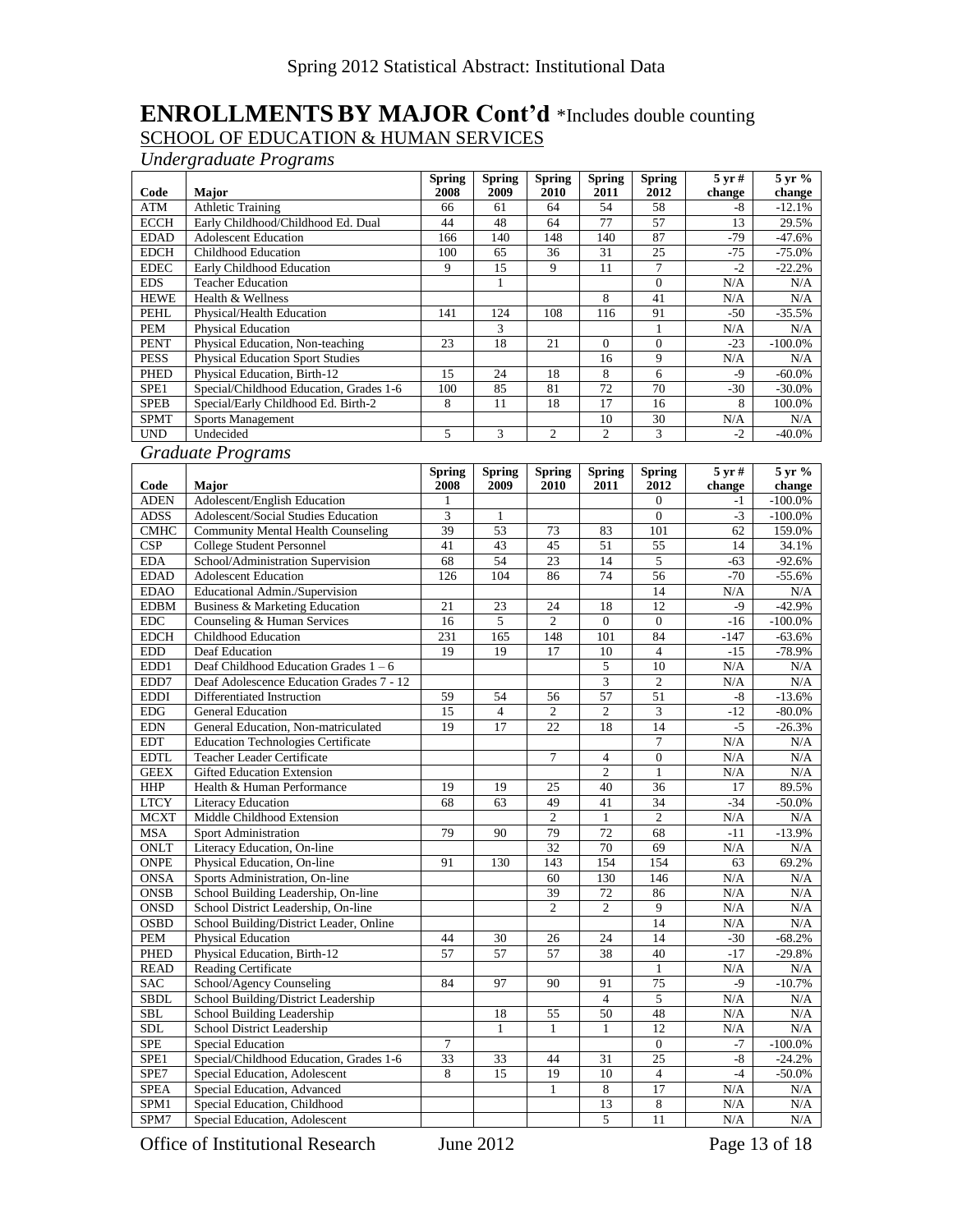#### **ENROLLMENTSBY MAJOR Cont'd**

\*Includes double counting

#### WEHLE SCHOOL OF BUSINESS

*Undergraduate Programs*

|                  |                                | <b>Spring</b> | <b>Spring</b> | <b>Spring</b> | <b>Spring</b> | <b>Spring</b> | $5 \,\mathrm{yr}$ # | 5 yr %   |
|------------------|--------------------------------|---------------|---------------|---------------|---------------|---------------|---------------------|----------|
| Code             | <b>Major</b>                   | 2008          | 2009          | 2010          | 2011          | 2012          | change              | change   |
| ACC1             | Accounting                     | 182           | 190           | 214           | 232           | 219           | 37                  | 20.3%    |
| ACC <sub>2</sub> | Professional Accounting        |               |               | 2             |               | 11            | N/A                 | N/A      |
| AIS              | Accounting Information Systems | 25            | 29            | 38            | 31            | 29            | 4                   | 16.0%    |
| <b>ECO</b>       | Economics                      | 42            | 39            | 42            | 38            | 40            | $-2$                | $-4.8%$  |
| <b>ENT</b>       | Entrepreneurship               | 38            | 33            | 41            | 49            | 52            | 14                  | 36.8%    |
| <b>FIN</b>       | Finance                        | 134           | 150           | 145           | 138           | 141           | 7                   | 5.2%     |
| <b>IBUS</b>      | <b>International Business</b>  | 74            | 84            | 71            | 61            | 52            | $-22$               | $-29.7%$ |
| <b>MGT</b>       | Management                     | 188           | 184           | 147           | 122           | 133           | -55                 | $-29.3%$ |
| <b>MIS</b>       | <b>Information Systems</b>     | 24            | 23            | 22            | 30            | 22            | $-2$                | $-8.3%$  |
| <b>MKT</b>       | Marketing                      | 190           | 171           | 160           | 147           | 161           | $-29$               | $-15.3%$ |
| <b>UNBU</b>      | <b>Undeclared Business</b>     | 20            | 15            | 24            | 23            | 12            | $-8$                | $-40.0%$ |
| <b>UND</b>       | Undecided                      | 31            | 45            | 28            | 15            | 12            | -19                 | $-61.3%$ |

#### *Graduate Programs*

|             |                                      | <b>Spring</b> | <b>Spring</b> | <b>Spring</b> | <b>Spring</b> | <b>Spring</b> | $5 \,\mathrm{vr} \,\mathrm{\#}$ | $5 \,\mathrm{yr}$ % |
|-------------|--------------------------------------|---------------|---------------|---------------|---------------|---------------|---------------------------------|---------------------|
| Code        | <b>Major</b>                         | 2008          | 2009          | 2010          | 2011          | 2012          | change                          | change              |
| <b>BUNM</b> | Business, Non-matriculated           | 12            | Q             | 12            | δ             |               | $-4$                            | $-33.3%$            |
| <b>INTB</b> | <b>International Business</b>        |               |               | 9             | Q             | 10            | N/A                             | N/A                 |
| <b>MBA</b>  | MBA, Part-Time Program               | 235           | 236           | 216           | 210           | 206           | $-29$                           | $-12.3%$            |
| <b>MBAA</b> | MBA, Accounting 150 Hour             |               | 6             | 4             | 19            | 18            | 9                               | 100.0%              |
| <b>MBAO</b> | MBA, One Year Program                | 18            | 17            | 20            | 24            | 27            | Q                               | 50.0%               |
| <b>MBAP</b> | MBA, Professional Accounting         | 41            | 42            | 42            | 45            | 44            | 3                               | 7.3%                |
| <b>MFA</b>  | Forensic Accounting                  |               |               |               | 8             | 10            | N/A                             | N/A                 |
| <b>TEL</b>  | <b>Telecommunications Management</b> |               |               |               |               |               | $-1$                            | $-100.0%$           |

#### OFFICE OF PROFESSIONAL STUDIES

#### *Undergraduate Programs*

| Code            | Maior                              | Spring<br>2008 | Spring<br>2009 | <b>Spring</b><br>2010 | <b>Spring</b><br>2011 | Spring<br>2012 | $5 \,\mathrm{vr} \,\mathrm{\#}$<br>change | $5 \,\mathrm{yr}$ %<br>change |
|-----------------|------------------------------------|----------------|----------------|-----------------------|-----------------------|----------------|-------------------------------------------|-------------------------------|
| PS <sub>1</sub> | CC2CC – NCCC Radiologic Technology |                |                |                       |                       |                | N/A                                       | N/A                           |
| PS <sub>5</sub> | CC2CC – GCC Respiratory Care       |                |                |                       |                       |                | N/A                                       | N/A                           |
| <b>PS10</b>     | Telecomm Technician (Verizon)      |                |                |                       |                       |                | N/A                                       | N/A                           |

#### *Graduate Programs*

|                  |                                        | <b>Spring</b> | <b>Spring</b> | <b>Spring</b> | <b>Spring</b> | <b>Spring</b> | $5 \,\mathrm{vr} \,\mathrm{\#}$ | $5 \,\mathrm{yr}$ % |
|------------------|----------------------------------------|---------------|---------------|---------------|---------------|---------------|---------------------------------|---------------------|
| Code             | <b>Maior</b>                           | 2008          | 2009          | 2010          | 2011          | 2012          | change                          | change              |
| <b>CSH</b>       | Community & School Health              |               |               |               |               | 19            | N/A                             | N/A                 |
| NTC1             | <b>Applied Nutrition Cert. Track 1</b> |               |               |               |               |               | N/A                             | N/A                 |
| NTR <sub>1</sub> | <b>Applied Nutrition, Track 1</b>      |               |               |               |               |               | N/A                             | N/A                 |
| NTR <sub>2</sub> | <b>Applied Nutrition. Track 2</b>      |               |               |               |               |               | N/A                             | N/A                 |

#### OTHER INFORMATION

*Undergraduate Programs*

|              |                         | <b>Spring</b> | <b>Spring</b> | <b>Spring</b> | <b>Spring</b> | <b>Spring</b> | $5 \,\mathrm{vr} \,\mathrm{\#}$ | $5 \,\mathrm{yr}$ % |
|--------------|-------------------------|---------------|---------------|---------------|---------------|---------------|---------------------------------|---------------------|
| Code         | <b>Maior</b>            | 2008          | 2009          | 2010          | 2011          | 2012          | change                          | change              |
| <b>AUDIT</b> | Auditing                |               |               | 12            | 15            | 26            | 23                              | 766.7%              |
| <b>CPD</b>   | Center for Prof. Dev.   | 11            |               |               |               |               | -11                             | $-100.0\%$          |
| <b>NDEG</b>  | Non-degree              | 146           | 106           | 54            | 108           | 92            | -54                             | $-37.0%$            |
|              | Double Maiors           | 338           | 371           | 431           | 415           | 374           | 36                              | 10.7%               |
|              | Triple Majors           | 15            | 12            | 25            | 27            | 27            | 12                              | 80.0%               |
|              | <b>Ouadruple Majors</b> |               |               |               |               |               | 0                               | 0.0%                |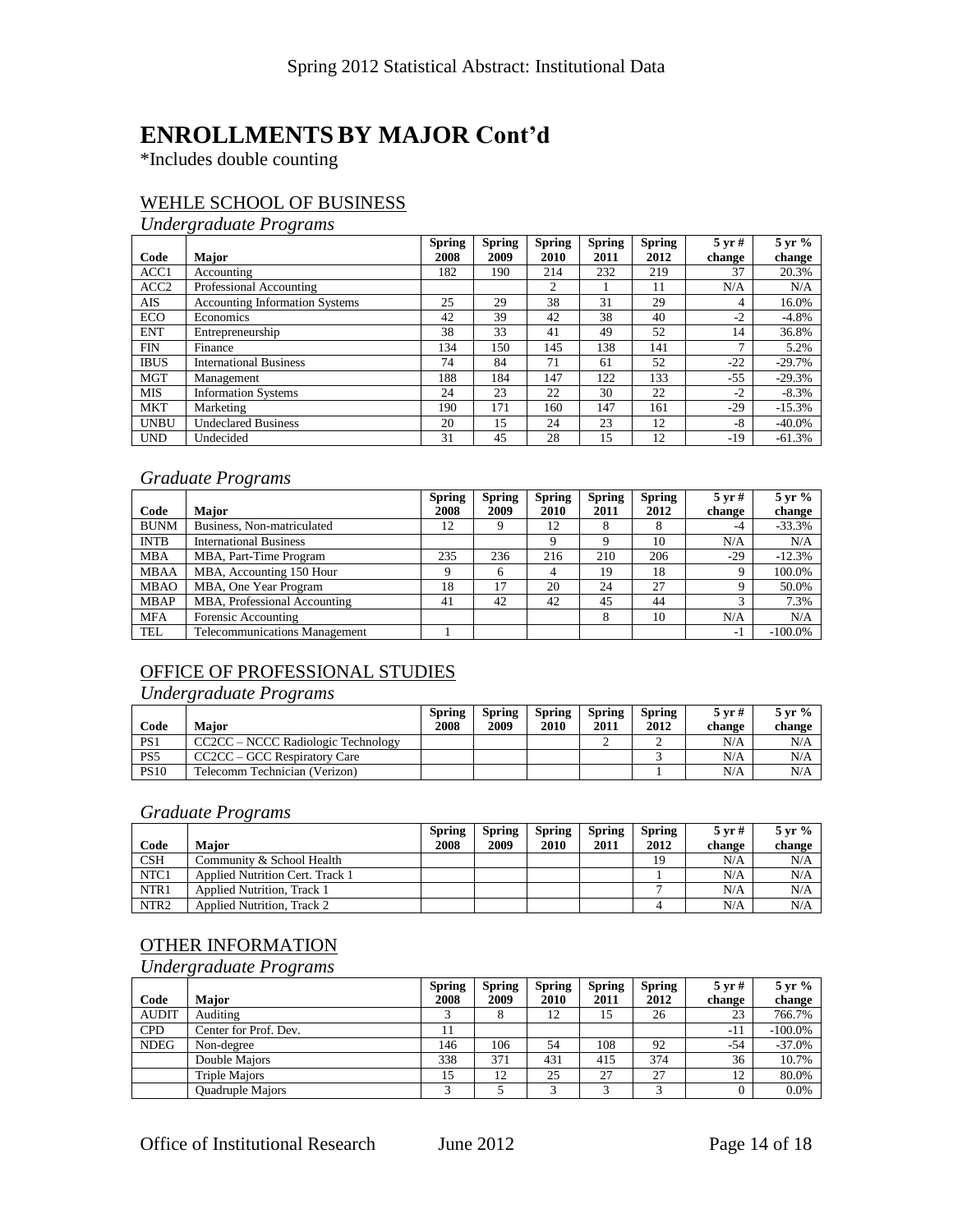#### **CREDIT HOURS BY DEPARTMENT AND SCHOOL** Spring 2012 Credit Hours

|                                           |            |                 |              | $%$ of        | $%$ of   |
|-------------------------------------------|------------|-----------------|--------------|---------------|----------|
| <b>Department</b>                         | Undergrad. | <b>Graduate</b> | <b>Total</b> | <b>School</b> | College  |
| Animal Behavior                           | 401        | 249             | 650          | 2.1%          | 1.2%     |
| Biology                                   | 2758       |                 | 2758         | 8.8%          | 4.9%     |
| Chemistry                                 | 1331       |                 | 1331         | 4.3%          | 2.4%     |
| Classics                                  | 636        |                 | 636          | 2.0%          | 1.1%     |
| College Honors Program                    | 258        |                 | 258          | 0.8%          | 0.5%     |
| <b>Communication Studies</b>              | 2440       | 150             | 2590         | 8.3%          | 4.6%     |
| <b>Computer Science</b>                   | 448        |                 | 448          | 1.4%          | 0.8%     |
| English                                   | 3034       |                 | 3034         | 9.7%          | 5.4%     |
| English as a Second Language              | 144        |                 | 144          | 0.5%          | 0.3%     |
| Fine Arts                                 | 1647       |                 | 1647         | 5.3%          | 2.9%     |
| <b>First Year Seminar</b>                 | 390        |                 | 390          | 1.3%          | 0.7%     |
| History                                   | 2496       |                 | 2496         | 8.0%          | 4.5%     |
| Mathematics & Statistics                  | 2140       |                 | 2140         | 6.9%          | 3.8%     |
| <b>Military Science</b>                   | 275        |                 | 275          | 0.9%          | 0.5%     |
| Modern Languages                          | 885        |                 | 885          | 2.8%          | 1.6%     |
| Philosophy                                | 3171       |                 | 3171         | 10.2%         | 5.7%     |
| Physics                                   | 591        |                 | 591          | 1.9%          | 1.1%     |
| <b>Political Science</b>                  | 1049       |                 | 1049         | 3.4%          | 1.9%     |
| Psychology                                | 2259       |                 | 2259         | 7.2%          | 4.0%     |
| Religious Studies & Theology              | 2637       |                 | 2637         | 8.5%          | 4.7%     |
| Sociology/Anthropology & Criminal Justice | 1774       |                 | 1774         | 5.7%          | 3.2%     |
| Undeclared                                | 6          |                 | 6            | 0.02%         | $>1/4\%$ |
| Arts & Sciences                           | 30770      | 399             | 31169        | 100.0%        | 55.6%    |

|                                       |            |                 |              | $%$ of        | $%$ of         |
|---------------------------------------|------------|-----------------|--------------|---------------|----------------|
| <b>Department</b>                     | Undergrad. | <b>Graduate</b> | <b>Total</b> | <b>School</b> | <b>College</b> |
| Adolescence Education                 | 672        | 699             | 1371         | 9.9%          | 2.4%           |
| Counseling & Human Services           |            | 1663            | 1663         | 12.0%         | 3.0%           |
| Education                             | 2017       | 1356            | 3373         | 24.4%         | 6.0%           |
| Graduate Education & Leadership       |            | 2539            | 2539         | 18.3%         | 4.5%           |
| Kinesiology                           | 1712       | 1540            | 3252         | 23.5%         | 5.8%           |
| Sport Administration                  | 237        | 1415            | 1652         | 11.9%         | 2.9%           |
| <b>Education &amp; Human Services</b> | 4638       | 9212            | 13850        | 100.0%        | 24.7%          |

|                                 |            |                 |              | $%$ of        | $%$ of  |
|---------------------------------|------------|-----------------|--------------|---------------|---------|
| <b>Department</b>               | Undergrad. | <b>Graduate</b> | <b>Total</b> | <b>School</b> | College |
| Accounting                      | 1480       | 663             | 2143         | 20.2%         | 3.8%    |
| Economics & Finance             | 2845       | 655             | 3500         | 33.0%         | 6.2%    |
| <b>Graduate Business</b>        |            | 30              | 30           | 0.3%          | 0.1%    |
| Management                      | 1893       | 987             | 2880         | 27.2%         | 3.0%    |
| Marketing & Information Systems | 1453       | 585             | 2038         | 19.3%         | 5.8%    |
| <b>Wehle School of Business</b> | 7671       | 2920            | 10591        | 100.0%        | 18.9%   |

|                                       |            |          |              | $%$ of        | $%$ of  |
|---------------------------------------|------------|----------|--------------|---------------|---------|
| <b>Department</b>                     | Undergrad. | Graduate | <b>Total</b> | <b>School</b> | College |
| <b>Office of Professional Studies</b> |            | 320      | 320          | 100.0%        | $0.6\%$ |

|                         |            |          |       | $%$ of        | $%$ of  |
|-------------------------|------------|----------|-------|---------------|---------|
| <b>Department</b>       | Undergrad. | Graduate | Total | <b>School</b> | College |
| Unaffiliated            | 139        | ∸        | 141   | N/A           | 0.3%    |
| <b>CANISIUS COLLEGE</b> | 43218      | 12853    | 56017 | 100.0%        | 100.0%  |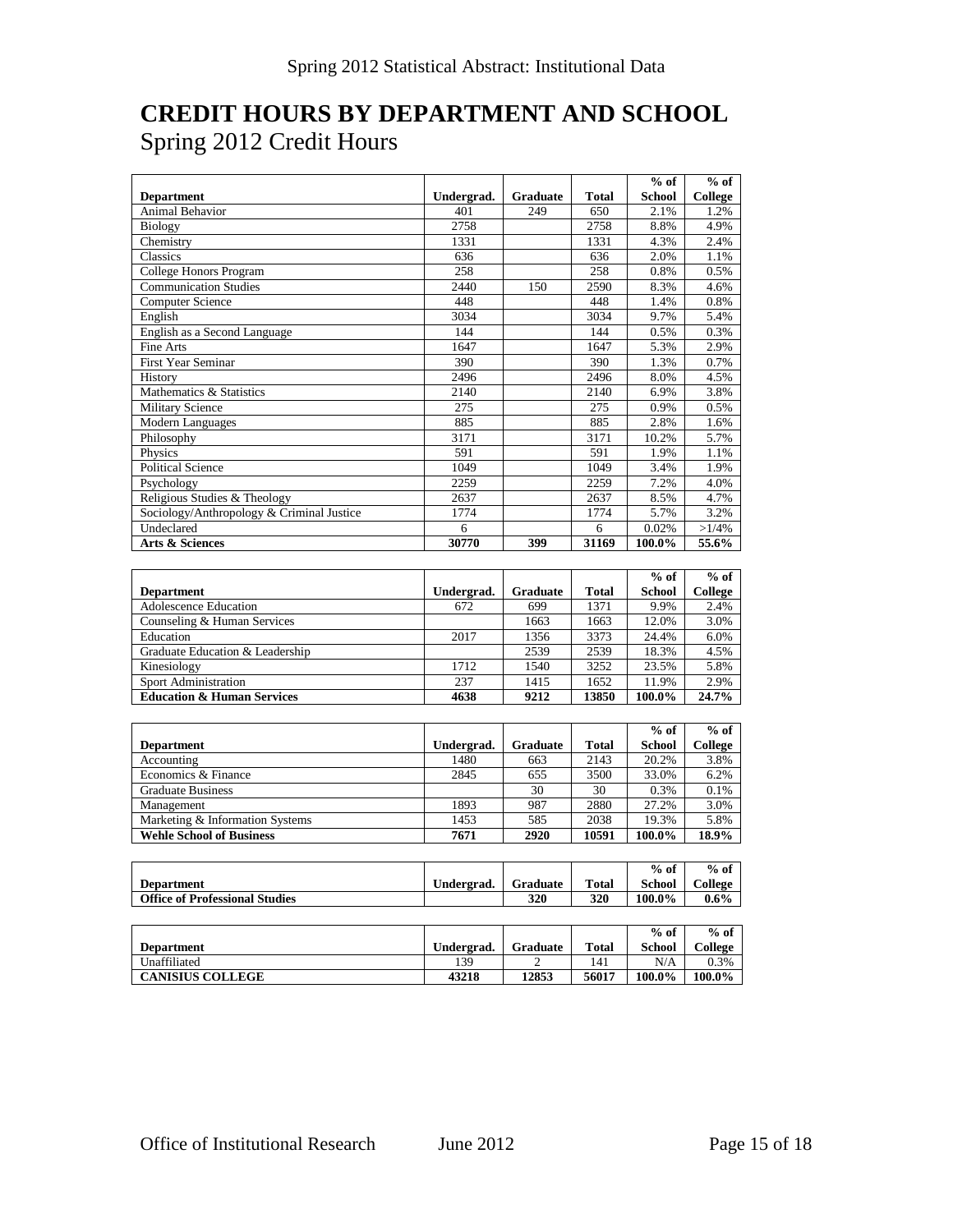### **Undergraduate Credit Hours**



| <b>□ Arts &amp; Sciences</b> | ■ Education and Human Services |
|------------------------------|--------------------------------|
| □ Wehle School of Business   | <b>□ Unaffiliated</b>          |
|                              |                                |

#### **Graduate Credit Hours**





### **Total Credit Hours**



| <b>□ Arts &amp; Sciences</b> | <b>Education &amp; Human Services</b> |
|------------------------------|---------------------------------------|
| □ Wehle School of Business   | □ Office of Professional Studies      |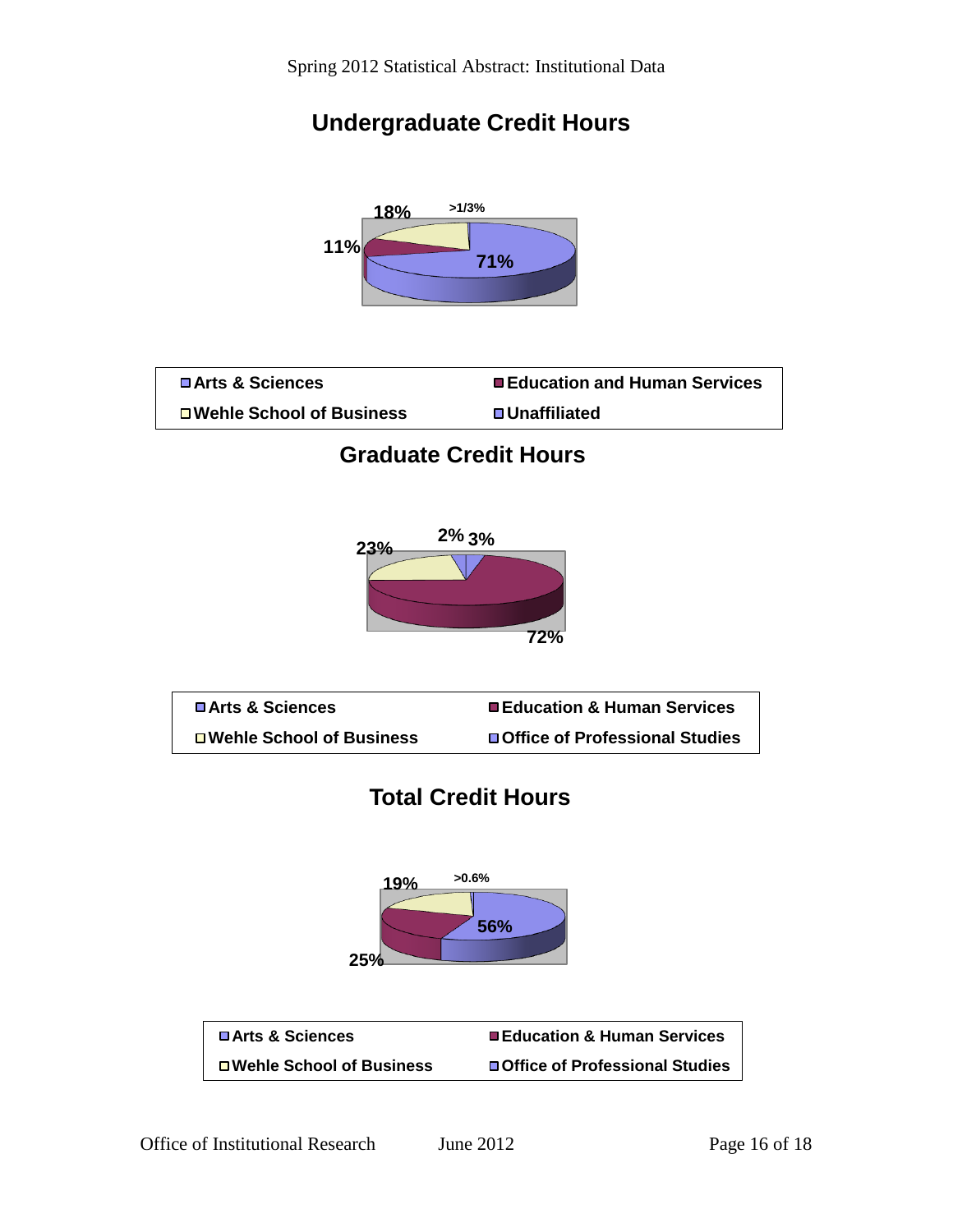### **CREDIT HOURS BY DEPARTMENT, 2008-12**

| <b>Department</b>                     | <b>Spring</b><br>2008 | <b>Spring</b><br>2009 | <b>Spring</b><br>2010 | <b>Spring</b><br>2011 | <b>Spring</b><br>2012 | 5 Year<br>% change |
|---------------------------------------|-----------------------|-----------------------|-----------------------|-----------------------|-----------------------|--------------------|
| Animal Behavior                       |                       |                       |                       |                       | 650                   | N/A                |
| Biology                               | 2552                  | 2644                  | 2542                  | 2533                  | 2758                  | 8.1%               |
| Chemistry                             | 1153                  | 1072                  | 1108                  | 1007                  | 1331                  | 15.4%              |
| Classics                              | 648                   | 699                   | 462                   | 774                   | 636                   | $-1.9%$            |
| College Honors Program                |                       |                       |                       |                       | 258                   | N/A                |
| <b>Communication Studies</b>          | 2223                  | 2373                  | 2925                  | 2794                  | 2590                  | $16.5\%$           |
| <b>Computer Science</b>               | 316                   | 514                   | 358                   | 400                   | 448                   | 41.8%              |
| English                               | 4218                  | 3798                  | 2931                  | 3012                  | 3034                  | $-28.1%$           |
| English as a Second Language          |                       |                       |                       | 182                   | 144                   | N/A                |
| <b>Fine Arts</b>                      | 2213                  | 2160                  | 2063                  | 1780                  | 1647                  | $-25.6%$           |
| <b>First Year Seminar</b>             |                       |                       | 414                   | 432                   | 390                   | N/A                |
| History                               | 3114                  | 2961                  | 2469                  | 2402                  | 2496                  | $-19.8%$           |
| Mathematics & Statistics              | 2609                  | 2430                  | 2069                  | 2160                  | 2140                  | $-18.0\%$          |
| <b>Military Science</b>               | 326                   | 334                   | 291                   | 331                   | 275                   | $-15.6%$           |
| <b>Modern Languages</b>               | 1905                  | 2046                  | 807                   | 813                   | 885                   | $-53.5%$           |
| Philosophy                            | 2790                  | 3123                  | 3178                  | 2659                  | 3171                  | 13.7%              |
| Physics                               | 346                   | 502                   | 480                   | 518                   | 591                   | 70.8%              |
| <b>Political Science</b>              | 1170                  | 1024                  | 1233                  | 1137                  | 1049                  | $-10.3%$           |
| Psychology                            | 1978                  | 1988                  | 2370                  | 2282                  | 2259                  | 14.2%              |
| Religious Studies & Theology          | 3402                  | 3507                  | 2556                  | 2727                  | 2637                  | $-22.5%$           |
| Sociology/Anthropology & CJ           | 1776                  | 1604                  | 2007                  | 1755                  | 1774                  | $-0.1%$            |
| Undeclared                            |                       |                       |                       |                       | 6                     | N/A                |
| Arts & Sciences                       | 32739                 | 32779                 | 30263                 | 29698                 | 31169                 | $-4.8%$            |
|                                       |                       |                       |                       |                       |                       |                    |
|                                       | <b>Spring</b>         | <b>Spring</b>         | <b>Spring</b>         | <b>Spring</b>         | Spring                | 5 Year             |
| <b>Department</b>                     | 2008                  | 2009                  | 2010                  | 2011                  | 2012                  | % change           |
| <b>Adolescence Education</b>          | 3381                  | 2667                  | 2445                  | 1933                  | 1371                  | $-59.4%$           |
| Counseling & Human Services           | 1194                  | 1356                  | 1447                  | 1534                  | 1663                  | 39.3%              |
| Education                             | 6063                  | 4320                  | 4233                  | 3548                  | 3373                  | $-44.4%$           |
| Graduate Education & Leadership       | 2244                  | 2265                  | 3182                  | 4140                  | 2539                  | 13.1%              |
| Kinesiology                           | 3233                  | 3505                  | 3553                  | 3446                  | 3252                  | $0.6\%$            |
| Sport Administration                  |                       |                       |                       |                       | 1652                  | N/A                |
| <b>Education &amp; Human Services</b> | 16115                 | 14113                 | 14860                 | 14601                 | 13850                 | $-14.1%$           |
|                                       |                       |                       |                       |                       |                       |                    |
|                                       | <b>Spring</b>         | <b>Spring</b>         | <b>Spring</b>         | <b>Spring</b>         | Spring                | 5 Year             |
| <b>Department</b>                     | 2008                  | 2009                  | 2010                  | 2011                  | 2012                  | % change           |
| Accounting                            | 1620                  | 1821                  | 2025                  | 2085                  | 2143                  | 32.3%              |
| Economics & Finance                   | 3331                  | 3690                  | 3436                  | 3624                  | 3500                  | 5.1%               |
| <b>Graduate Business</b>              | 115                   | 19                    | 29                    | 25                    | 30                    | $-73.9%$           |
| Management                            | 2998                  | 2645                  | 2988                  | 3141                  | 2880                  | 178.8%             |
| Marketing & Information Systems       | 1944                  | 1930                  | 1782                  | 2068                  | 2038                  | $-25.4%$           |
| <b>Wehle School of Business</b>       |                       |                       |                       |                       |                       | 5.8%               |
|                                       | 10008                 | 10105                 | 10260                 | 10943                 | 10591                 |                    |
|                                       | <b>Spring</b>         | <b>Spring</b>         | <b>Spring</b>         | <b>Spring</b>         | <b>Spring</b>         | 5 Year             |
|                                       | 2008                  | 2009                  | 2010                  | 2011                  | 2012                  | % change           |
|                                       |                       |                       |                       |                       |                       |                    |
| Office of Professional Studies        |                       |                       |                       |                       | 320                   | N/A                |

|                         | <b>Spring</b><br>2008 | Spring<br>2009 | <b>Spring</b><br>2010 | <b>Spring</b><br><b>2011</b> | <b>Spring</b><br>2012 | 5 Year<br>$%$ change |
|-------------------------|-----------------------|----------------|-----------------------|------------------------------|-----------------------|----------------------|
| Unaffiliated            | 269                   | 254            | 484                   | 467                          | 141                   | $-47.6%$             |
| <b>CANISIUS COLLEGE</b> | 59131                 | 57251          | 55867                 | 55709                        | 56017                 | $-5.2\%$             |